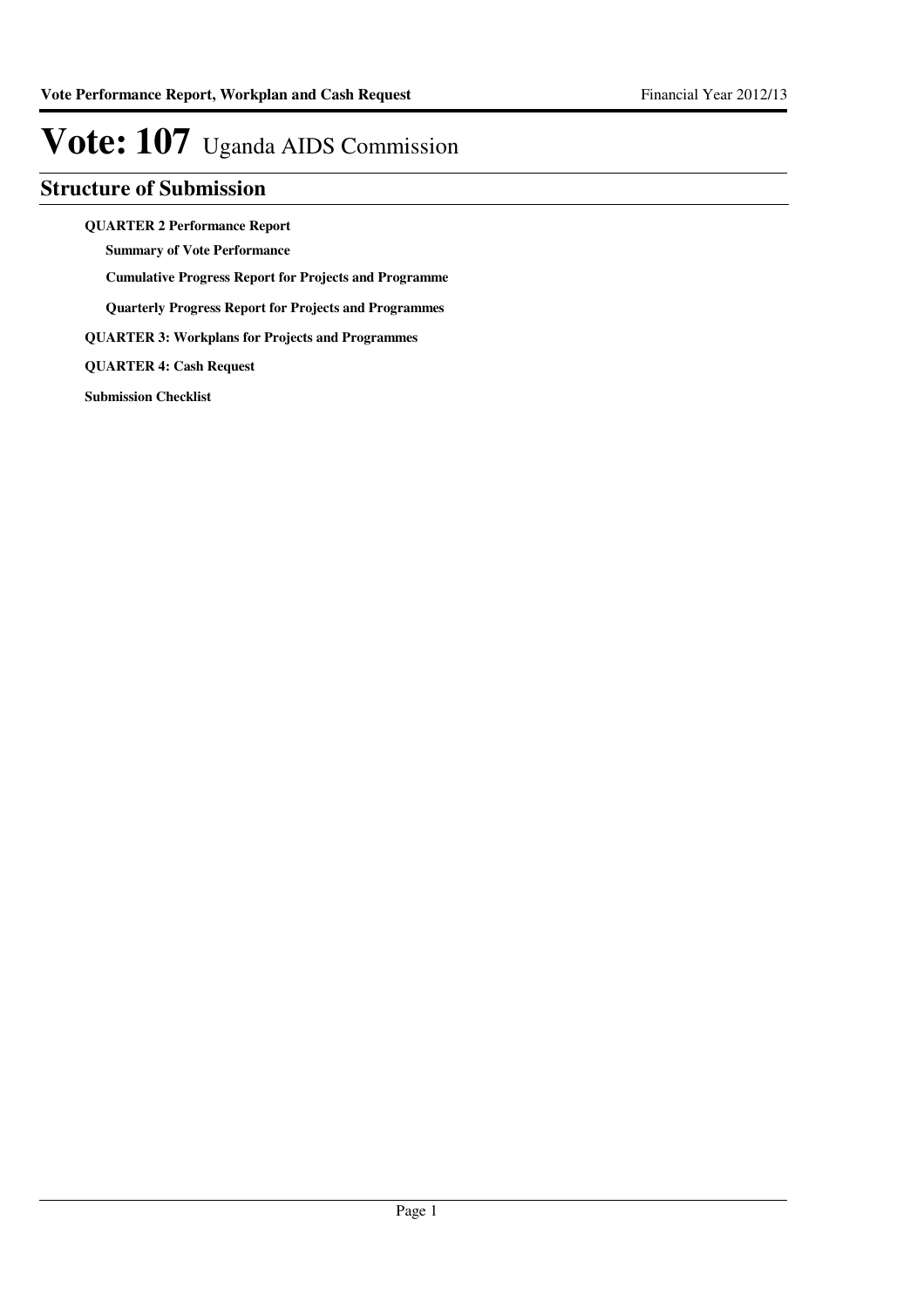## **HALF-YEAR: Highlights of Vote Performance**

## *V1: Summary of Issues in Budget Execution*

*This section provides an overview of Vote expenditure* 

**(i) Snapshot of Vote Releases and Expenditures**

Table V1.1 below summarises cumulative releases and expenditures by the end of the quarter:

### **Table V1.1: Overview of Vote Expenditures (UShs Billion)**

| (i)                   | <i>Excluding Arrears, Taxes</i> | Approved<br><b>Budget</b> | <b>Released</b><br>by End | <b>Spent by</b><br><b>End Dec</b> | % Budget<br><b>Released</b> | <b>Spent</b> | % Budget % Releases<br><b>Spent</b> |
|-----------------------|---------------------------------|---------------------------|---------------------------|-----------------------------------|-----------------------------|--------------|-------------------------------------|
|                       | Wage                            | 1.328                     | 0.546                     | 0.483                             | $41.1\%$                    | 36.4%        | 88.5%                               |
| Recurrent             | Non Wage                        | 4.019                     | 2.017                     | 1.697                             | 50.2%                       | $42.2\%$     | 84.1%                               |
|                       | GoU                             | 0.128                     | 0.029                     | 0.000                             | 23.0%                       | $0.0\%$      | $0.0\%$                             |
| Development           | Donor $*$                       | 0.000                     | 0.000                     | 0.000                             | N/A                         | N/A          | N/A                                 |
|                       | <b>GoU</b> Total                | 5.475                     | 2.592                     | 2.180                             | $47.3\%$                    | 39.8%        | $84.1\%$                            |
|                       | <b>Total GoU+Donor (MTEF)</b>   | 5.475                     | 2.592                     | 2.180                             | $47.3\%$                    | 39.8%        | $84.1\%$                            |
| ( <i>ii</i> ) Arrears | Arrears                         | 0.000                     | 0.000                     | 0.000                             | N/A                         | N/A          | N/A                                 |
| and Taxes             | $Taxes**$                       | 0.000                     | 0.000                     | 0.000                             | N/A                         | N/A          | N/A                                 |
|                       | <b>Total Budget</b>             | 5.475                     | 2.592                     | 2.180                             | 47.3%                       | 39.8%        | 84.1%                               |

The table below shows cumulative releases and expenditures to the Vote by Vote Function :

### **Table V1.2: Releases and Expenditure by Vote Function\***

| <b>Billion Uganda Shillings</b>                           | Approved<br><b>Budget</b> | <b>Released</b> | <b>Spent</b> | % Budget % Budget<br>Released | Spent | $\%$<br>Releases<br><b>Spent</b> |
|-----------------------------------------------------------|---------------------------|-----------------|--------------|-------------------------------|-------|----------------------------------|
| VF:0851 Coordination of multi-sector response to HIV/AIDS | 5.47                      | 2.59            | 2.18         | 47.3%                         | 39.8% | 84.1%                            |
| <b>Total For Vote</b>                                     | 5.47                      | 2.59            | 2.18         | $47.3\%$                      | 39.8% | 84.1%                            |

*\* Excluding Taxes and Arrears*

### **(ii) Matters to note in budget execution**

The recurrent release is supposed to cater for the wage and non-wage operations of UAC.48%(Ugx 2.563billion) of the recurrent budget was released against the actual expenditure for the period of Ugx 2.240 billion.The expenditure includes a wage bill of Ugx.546 million and non-wage expenditure of Ugx of 1.6 billion resulting to budget performance of about 87%.Un utilized release of about Ugx 323 million has been earmarked for advocacy activities at the beginning of the third quarter. Together with accrued payment toNSSF for the month of Novemebr, 2012.NSSF payment has been carried forward due to delays in receipt of schedules from Ministry of Finance, Planning and Economic Development.

### **Table V1.3: High Unspent Balances and Over-Expenditure in the Domestic Budget (Ushs Bn)**

*(i) Major unpsent balances*

*(ii) Expenditures in excess of the original approved budget*

*\* Excluding Taxes and Arrears*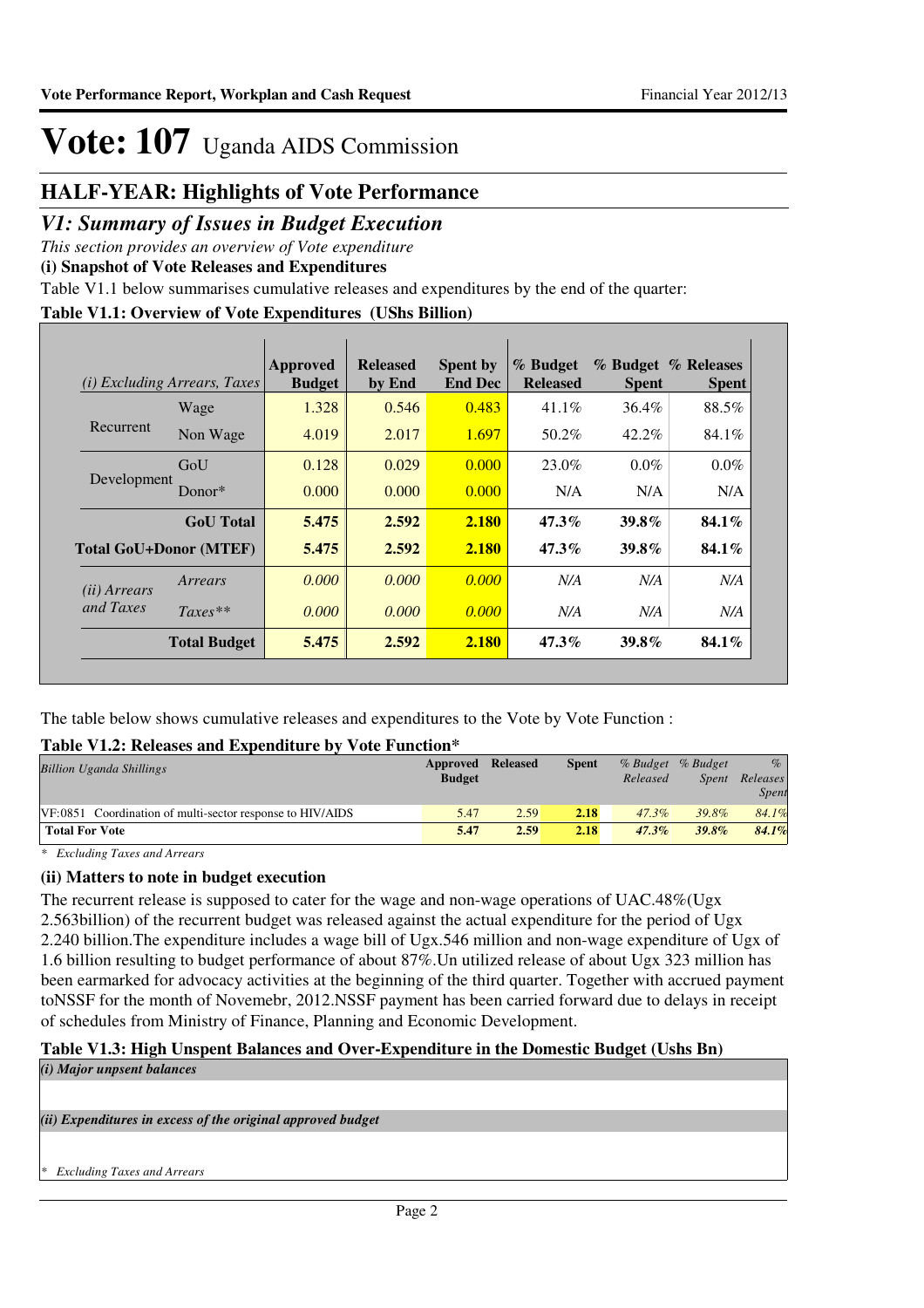## **HALF-YEAR: Highlights of Vote Performance**

## *V2: Performance Highlights*

*This section provides highlights of output performance, focusing on key outputs and actions impelemented to improve section performance.*

### **Table V2.1: Key Vote Output Indicators and Expenditures\***

| <i>Vote, Vote Function</i><br><b>Key Output</b>                             | <b>Approved Budget and</b><br><b>Planned outputs</b>                                                                                                 | and Performance          | <b>Cumulative Expenditure</b>                                                                                                                                                                                                                                                                                                                                                                                                                                                                                                | <b>Status and Reasons for</b><br>any Variation from Plans |                                                                                                                                                                                                                                                                                             |  |  |
|-----------------------------------------------------------------------------|------------------------------------------------------------------------------------------------------------------------------------------------------|--------------------------|------------------------------------------------------------------------------------------------------------------------------------------------------------------------------------------------------------------------------------------------------------------------------------------------------------------------------------------------------------------------------------------------------------------------------------------------------------------------------------------------------------------------------|-----------------------------------------------------------|---------------------------------------------------------------------------------------------------------------------------------------------------------------------------------------------------------------------------------------------------------------------------------------------|--|--|
| Vote Function: 0851 Coordination of multi-sector response to HIV/AIDS       |                                                                                                                                                      |                          |                                                                                                                                                                                                                                                                                                                                                                                                                                                                                                                              |                                                           |                                                                                                                                                                                                                                                                                             |  |  |
| <b>Output: 085102</b>                                                       |                                                                                                                                                      |                          |                                                                                                                                                                                                                                                                                                                                                                                                                                                                                                                              |                                                           |                                                                                                                                                                                                                                                                                             |  |  |
| Description of Performance: Advocacy events                                 | commemorated, HIV & AIDS<br>prevention media campaign<br>renergised, policies, plans and<br>guidelines developed and<br>disseminated. M&E conducted. |                          | Advocacy, Strategic Information and Knowlegde management<br>HIV/AIDS information<br>materials produced and<br>disseminated to<br>stakeholders, IEC/BCC meeting<br>held, district guidelines on<br>HIV/AIDS planning being<br>reviewed, Consultation meeting<br>on AIDS Trust Fund ongoing,<br>Quarterly SCE review meeting<br>convened, UAC Integrated<br>quarter.<br>Annual Work Plan and budget<br>for FY2013/14 being prepared,<br>TWG on M&E convened, Joint<br>AIDS Review condcuted,<br>Annual Partnership Forum Held. |                                                           | A lot of time for Quarter one<br>was spent on dissemination of<br>NSP and othe strategic<br>documents, while for quarter<br>two activities was spent on the<br>preparation and conducting<br>Joing AIDS Review and Annual<br>Parnership Forum, hence some<br>activities were pushed to next |  |  |
| Performance Indicators:                                                     |                                                                                                                                                      |                          |                                                                                                                                                                                                                                                                                                                                                                                                                                                                                                                              |                                                           |                                                                                                                                                                                                                                                                                             |  |  |
| No. of Districts supported to<br>develop HIV/AIDS strategic<br>plans        | 20                                                                                                                                                   |                          | 11                                                                                                                                                                                                                                                                                                                                                                                                                                                                                                                           |                                                           |                                                                                                                                                                                                                                                                                             |  |  |
| No. of advocacy events<br>undertaken to promote<br><b>HIV/AIDS</b> awarness | 10                                                                                                                                                   |                          | 6                                                                                                                                                                                                                                                                                                                                                                                                                                                                                                                            |                                                           |                                                                                                                                                                                                                                                                                             |  |  |
| <b>Output Cost:</b>                                                         | UShs Bn:                                                                                                                                             | 0.397<br><b>UShs Bn:</b> | 0.224                                                                                                                                                                                                                                                                                                                                                                                                                                                                                                                        | % Budget Spent:                                           | 56.3%                                                                                                                                                                                                                                                                                       |  |  |
| <b>Vote Function Cost</b>                                                   | <b>UShs Bn:</b>                                                                                                                                      | 5.475 UShs Bn:           |                                                                                                                                                                                                                                                                                                                                                                                                                                                                                                                              | 2.180 % Budget Spent:                                     | 39.8%                                                                                                                                                                                                                                                                                       |  |  |
| <b>Cost of Vote Services:</b>                                               | $UShs Bn$ :                                                                                                                                          | 5.475 UShs Bn:           |                                                                                                                                                                                                                                                                                                                                                                                                                                                                                                                              | 2.180 % Budget Spent:                                     | 39.8%                                                                                                                                                                                                                                                                                       |  |  |

*\* Excluding Taxes and Arrears*

During the six month period,Ugx 34,351,620 was released to cate for the purchase of ICT Equipment and software.Thefunds were released in tow quarters.The funds released in the first quarter were insufficient to procure the planned items.However, the procurement process was initiated to procure the Global Positioning System(GPS) Mapping software to aid UAC in the mapping of HIV/AIDS stakeholders in the country.The procurement will be concluded at the start of the third quarter.

### **Table V2.2: Implementing Actions to Improve Vote Performance**

| <b>Planned Actions:</b>                                                                                            | <b>Actual Actions:</b>      | <b>Reasons for Variation</b>                           |
|--------------------------------------------------------------------------------------------------------------------|-----------------------------|--------------------------------------------------------|
| Vote: 107 Uganda AIDS Commission                                                                                   |                             |                                                        |
| Vote Function: 08.51 Coordination of multi-sector response to HIV/AIDS                                             |                             |                                                        |
| Reorganise staffing levels and improving<br>staff remuneration, staff trained and<br>equiped with necessary tools. | Staff recruitment on going. | Staff recruitment to be complete by the<br>end of q.3. |
| Vote: 107 Uganda AIDS Commission                                                                                   |                             |                                                        |
| Vote Function: 08 51 Coordination of multi-sector response to HIV/AIDS                                             |                             |                                                        |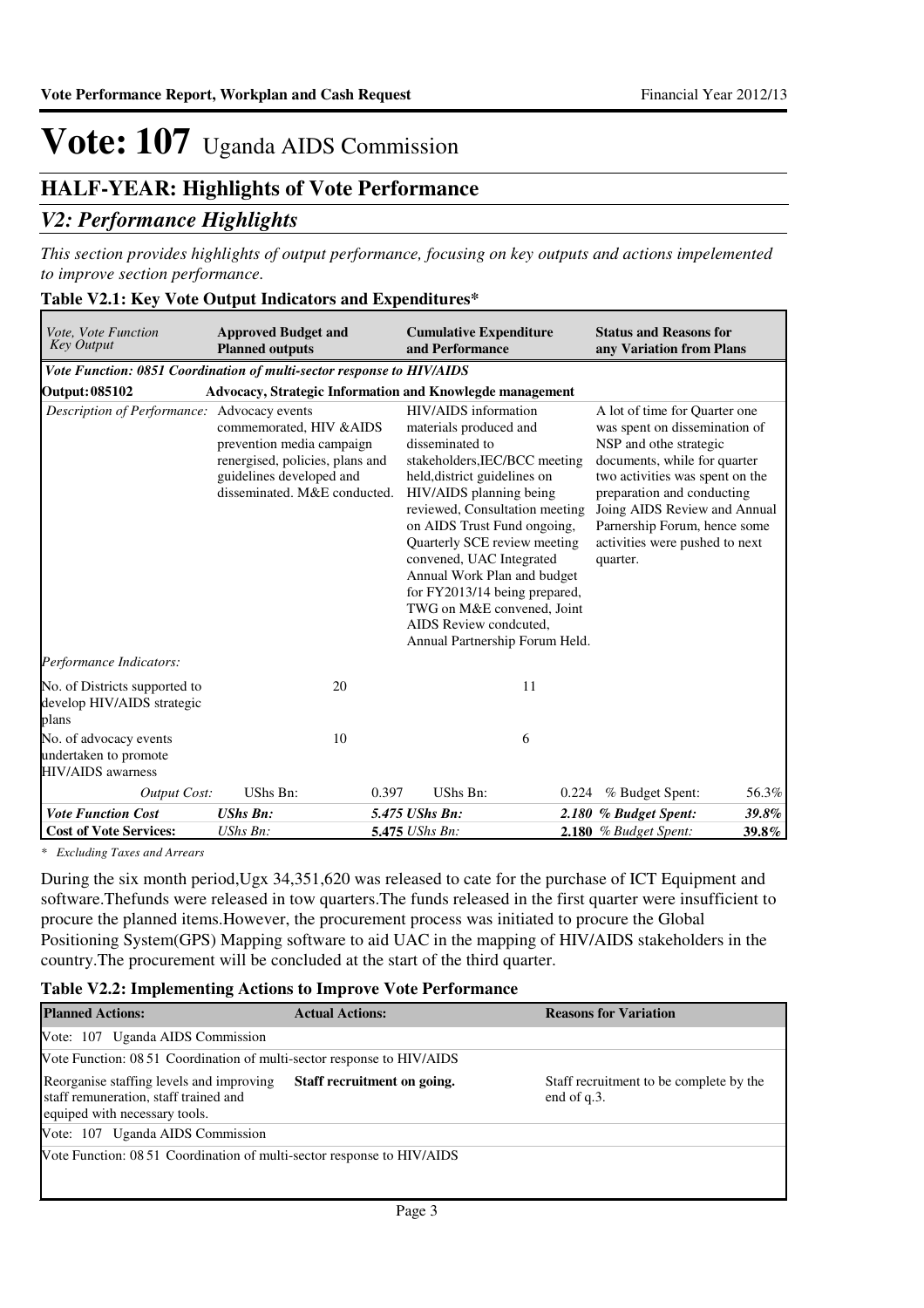## **HALF-YEAR: Highlights of Vote Performance**

| <b>Planned Actions:</b>                                                                                                           | <b>Actual Actions:</b>                                                                                                                                                                                            | <b>Reasons for Variation</b>                                                                                                                                                                                   |
|-----------------------------------------------------------------------------------------------------------------------------------|-------------------------------------------------------------------------------------------------------------------------------------------------------------------------------------------------------------------|----------------------------------------------------------------------------------------------------------------------------------------------------------------------------------------------------------------|
| Coordination guidelines to be reviewed<br>and disseminated at all levels.<br>Operationalisation of zonal coordination<br>Offices. | Partnership guidelines are being<br>reviewed and harmonised, recruitment<br>of more staff and operationalization of<br>Zonal offices effected.                                                                    | Partnership Review process is involving<br>consulting the key stakeholders at all<br>levels.                                                                                                                   |
| Need to increase resources on<br>interventions with greater impact to<br>reduce new HIV infections.                               | <b>Consultations on AIDS Trust Fund</b><br>ongoing with key stakeholders.<br><b>Consultations with ADPS and</b><br>implementing Partners held to prioritise<br>interventions that would reduce new<br>infections. | A lot of time in Quarter one was used to<br>disseminate NSP and other strategic<br>Documents, hence some of the activities<br>were pushed to the next quarter.<br>Consultations on AIDS Trust Fund<br>ongoing. |

## *V3: Details of Releases and Expenditure*

*This section provides a comprehensive summary of the outputs delivered by the Vote and further details of Vote expenditures by Vote Function and Expenditure Item.*

### **Table V3.1: GoU Releases and Expenditure by Output\***

| <b>Billion Uganda Shillings</b>                                 | Approved      | <b>Released</b> | <b>Spent</b> | $%$ GoU       | $%$ GoU       | $%$ GoU     |
|-----------------------------------------------------------------|---------------|-----------------|--------------|---------------|---------------|-------------|
|                                                                 | <b>Budget</b> |                 |              | <b>Budget</b> | <b>Budget</b> | Releases    |
|                                                                 |               |                 |              | Released      | Spent         | <i>Spen</i> |
| VF:0851 Coordination of multi-sector response to HIV/AIDS       | 5.47          | 2.59            | 2.18         | $47.3\%$      | 39.8%         | 84.1%       |
| Class: Outputs Provided                                         | 5.24          | 2.48            | 2.18         | $47.3\%$      | $41.6\%$      | 88.0%       |
| 085101 Management and Administrative support services           | 4.07          | 1.94            | 1.71         | 47.6%         | $42.0\%$      | 88.2%       |
| 085102 Advocacy, Strategic Information and Knowlegde management | 0.40          | 0.27            | 0.22         | 67.3%         | 56.3%         | 83.7%       |
| 085104 Major policies, guidelines, strategic plans              | 0.33          | 0.11            | 0.09         | $34.3\%$      | 28.0%         | 81.8%       |
| 085105 Monitoring and Evaluation                                | 0.45          | 0.16            | 0.16         | $36.2\%$      | $35.1\%$      | 97.0%       |
| Class: Outputs Funded                                           | 0.11          | 0.09            | 0.00         | $77.3\%$      | $0.0\%$       | 0.0%        |
| 085151 NGO HIV/AIDS Activities                                  | 0.11          | 0.09            | 0.00         | 77.3%         | $0.0\%$       | 0.0%        |
| Class: Capital Purchases                                        | 0.13          | 0.03            | 0.00         | 23.0%         | $0.0\%$       | 0.0%        |
| 085172 Government Buildings and Administrative Infrastructure   | 0.05          | 0.00            | 0.00         | $0.0\%$       | $0.0\%$       | N/A         |
| 085176 Purchase of Office and ICT Equipment, including Software | 0.08          | 0.03            | 0.00         | 37.7%         | $0.0\%$       | 0.0%        |
| <b>Total For Vote</b>                                           | 5.47          | 2.59            | 2.18         | 47.3%         | 39.8%         | 84.1%       |

*\* Excluding Taxes and Arrears*

### **Table V3.2: 2012/13 GoU Expenditure by Item**

| <b>Billion Uganda Shillings</b>                        | Approved<br><b>Budget</b> | <b>Releases</b> | Expend-<br>iture | % Budged<br><b>Released</b> | % Budget<br><b>Spent</b> | %Releases<br>Spent |
|--------------------------------------------------------|---------------------------|-----------------|------------------|-----------------------------|--------------------------|--------------------|
| <b>Output Class: Outputs Provided</b>                  | 5.24                      | 2.48            | 2.18             | 47.3%                       | $41.6\%$                 | 88.0%              |
| 211103 Allowances                                      | 0.78                      | 0.39            | 0.39             | 50.0%                       | 50.0%                    | 100.0%             |
| 211104 Statutory salaries                              | 1.33                      | 0.55            | 0.48             | 41.1%                       | 36.4%                    | 88.5%              |
| 212101 Social Security Contributions (NSSF)            | 0.19                      | 0.09            | 0.08             | 50.0%                       | 41.7%                    | 83.4%              |
| 213001 Medical Expenses (To Employees)                 | 0.02                      | 0.01            | 0.00             | 50.0%                       | 23.7%                    | 47.5%              |
| 213002 Incapacity, death benefits and funeral expenses | 0.01                      | 0.01            | 0.00             | 70.0%                       | 25.0%                    | 35.7%              |
| 213003 Retrenchment costs                              | 0.11                      | 0.11            | 0.10             | 100.0%                      | 97.3%                    | 97.3%              |
| 213004 Gratuity Payments                               | 0.32                      | 0.12            | 0.09             | 36.0%                       | 27.8%                    | 77.3%              |
| 221001 Advertising and Public Relations                | 0.12                      | 0.08            | 0.08             | 66.7%                       | 64.0%                    | 95.9%              |
| 221002 Workshops and Seminars                          | 0.31                      | 0.15            | 0.13             | 48.7%                       | 43.3%                    | 89.1%              |
| 221003 Staff Training                                  | 0.05                      | 0.03            | 0.00             | 73.4%                       | 5.4%                     | 7.4%               |
| 221004 Recruitment Expenses                            | 0.02                      | 0.01            | 0.01             | 63.3%                       | 53.4%                    | 84.3%              |
| 221007 Books, Periodicals and Newspapers               | 0.05                      | 0.01            | 0.00             | 26.8%                       | $9.9\%$                  | 37.1%              |
| 221008 Computer Supplies and IT Services               | 0.01                      | 0.00            | 0.00             | 25.0%                       | $0.0\%$                  | $0.0\%$            |
| 221009 Welfare and Entertainment                       | 0.34                      | 0.17            | 0.16             | 50.0%                       | 47.9%                    | 95.8%              |
| 221011 Printing, Stationery, Photocopying and Binding  | 0.09                      | 0.07            | 0.07             | 80.0%                       | 72.3%                    | 90.4%              |
| 221012 Small Office Equipment                          | 0.00                      | 0.00            | 0.00             | $0.0\%$                     | $0.0\%$                  | N/A                |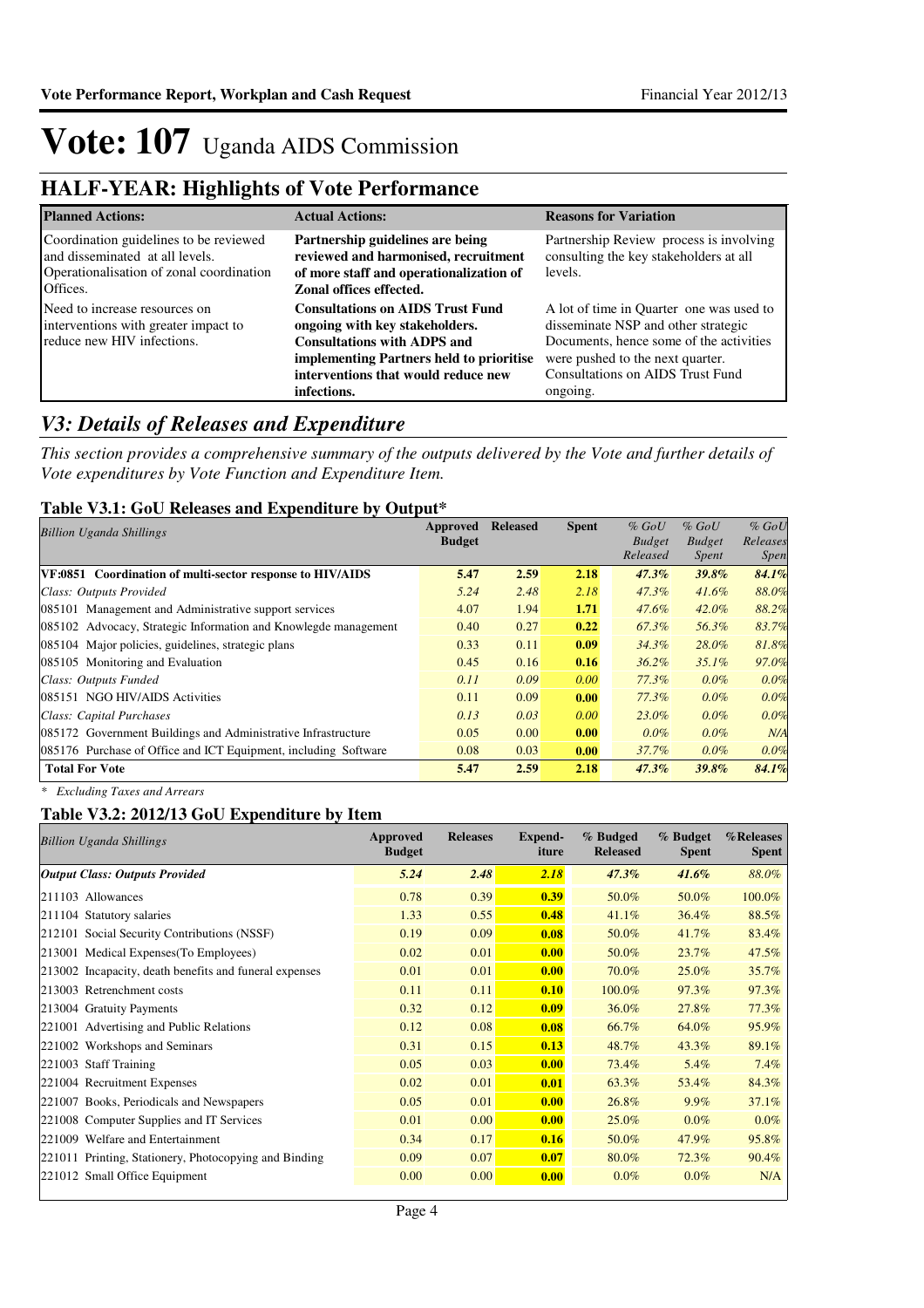## **HALF-YEAR: Highlights of Vote Performance**

| <b>Billion Uganda Shillings</b>                       | Approved<br><b>Budget</b> | <b>Releases</b> | Expend-<br>iture | % Budged<br><b>Released</b> | % Budget<br><b>Spent</b> | %Releases<br><b>Spent</b> |
|-------------------------------------------------------|---------------------------|-----------------|------------------|-----------------------------|--------------------------|---------------------------|
| 221016 IFMS Recurrent Costs                           | 0.03                      | 0.01            | 0.00             | 25.0%                       | $0.0\%$                  | $0.0\%$                   |
| 221017 Subscriptions                                  | 0.12                      | 0.00            | 0.00             | 0.0%                        | $0.0\%$                  | N/A                       |
| 222001 Telecommunications                             | 0.09                      | 0.05            | 0.04             | 52.2%                       | 46.0%                    | 88.1%                     |
| 222002 Postage and Courier                            | 0.01                      | 0.00            | 0.00             | 50.0%                       | 43.1%                    | 86.1%                     |
| 223002 Rates                                          | 0.01                      | 0.00            | 0.00             | 50.0%                       | 0.0%                     | $0.0\%$                   |
| 223004 Guard and Security services                    | 0.05                      | 0.02            | 0.01             | 50.0%                       | 25.3%                    | 50.5%                     |
| 223005 Electricity                                    | 0.03                      | 0.01            | 0.01             | 31.7%                       | 24.5%                    | 77.4%                     |
| 223006 Water                                          | 0.00                      | 0.00            | 0.00             | 41.7%                       | 41.7%                    | 100.0%                    |
| 225001 Consultancy Services- Short-term               | 0.04                      | 0.03            | 0.02             | 68.6%                       | 52.2%                    | 76.0%                     |
| 226001 Insurances                                     | 0.00                      | 0.00            | 0.00             | 50.0%                       | 0.0%                     | 0.0%                      |
| 227001 Travel Inland                                  | 0.50                      | 0.23            | 0.23             | 45.7%                       | 44.9%                    | 98.3%                     |
| 227002 Travel Abroad                                  | 0.05                      | 0.04            | 0.03             | 72.2%                       | 51.9%                    | 71.9%                     |
| 227004 Fuel, Lubricants and Oils                      | 0.26                      | 0.13            | 0.13             | 50.0%                       | 50.0%                    | 100.0%                    |
| 228001 Maintenance - Civil                            | 0.03                      | 0.02            | 0.01             | 50.0%                       | 34.6%                    | 69.1%                     |
| 228002 Maintenance - Vehicles                         | 0.26                      | 0.13            | 0.08             | 50.0%                       | 32.5%                    | 65.1%                     |
| 228003 Maintenance Machinery, Equipment and Furniture | 0.03                      | 0.02            | 0.01             | 50.0%                       | 46.3%                    | 92.6%                     |
| <b>Output Class: Outputs Funded</b>                   | 0.11                      | 0.09            | 0.00             | 77.3%                       | $0.0\%$                  | 0.0%                      |
| 264103 Grants to Cultural Institution                 | 0.11                      | 0.09            | 0.00             | 77.3%                       | $0.0\%$                  | 0.0%                      |
| <b>Output Class: Capital Purchases</b>                | 0.13                      | 0.03            | 0.00             | 23.0%                       | $0.0\%$                  | $0.0\%$                   |
| 231001 Non-Residential Buildings                      | 0.05                      | 0.00            | 0.00             | $0.0\%$                     | $0.0\%$                  | N/A                       |
| 231005 Machinery and Equipment                        | 0.08                      | 0.03            | 0.00             | 37.7%                       | $0.0\%$                  | 0.0%                      |
| <b>Grand Total:</b>                                   | 5.47                      | 2.59            | 2.18             | 47.3%                       | 39.8%                    | 84.1%                     |
| <b>Total Excluding Taxes and Arrears:</b>             | 5.47                      | 2.59            | 2.18             | 47.3%                       | 39.8%                    | 84.1%                     |

### **Table V3.3: GoU Releases and Expenditure by Project and Programme\***

| <b>Billion Uganda Shillings</b>                                  | Approved      | <b>Released</b> | <b>Spent</b> | $%$ GoU       | $%$ GoU       | $%$ GoU  |
|------------------------------------------------------------------|---------------|-----------------|--------------|---------------|---------------|----------|
|                                                                  | <b>Budget</b> |                 |              | <b>Budget</b> | <b>Budget</b> | Releases |
|                                                                  |               |                 |              | Released      | <i>Spent</i>  | Spent    |
| <b>VF:0851</b> Coordination of multi-sector response to HIV/AIDS | 5.47          | 2.59            | 2.18         | $47.3\%$      | 39.8%         | 84.1%    |
| <b>Recurrent Programmes</b>                                      |               |                 |              |               |               |          |
| 01<br>Statutory                                                  | 5.35          | 2.56            | 2.18         | 47.9%         | $40.8\%$      | 85.1%    |
| <b>Development Projects</b>                                      |               |                 |              |               |               |          |
| <b>UAC</b> Secretariat<br>0359                                   | 0.13          | 0.03            | 0.00         | 23.0%         | $0.0\%$       | 0.0%     |
| <b>Total For Vote</b>                                            | 5.47          | 2.59            | 2.18         | $47.3\%$      | 39.8%         | 84.1%    |
|                                                                  |               |                 |              |               |               |          |

*\* Excluding Taxes and Arrears*

**Table V3.4: Donor Releases and Expenditure by Project and Programme\***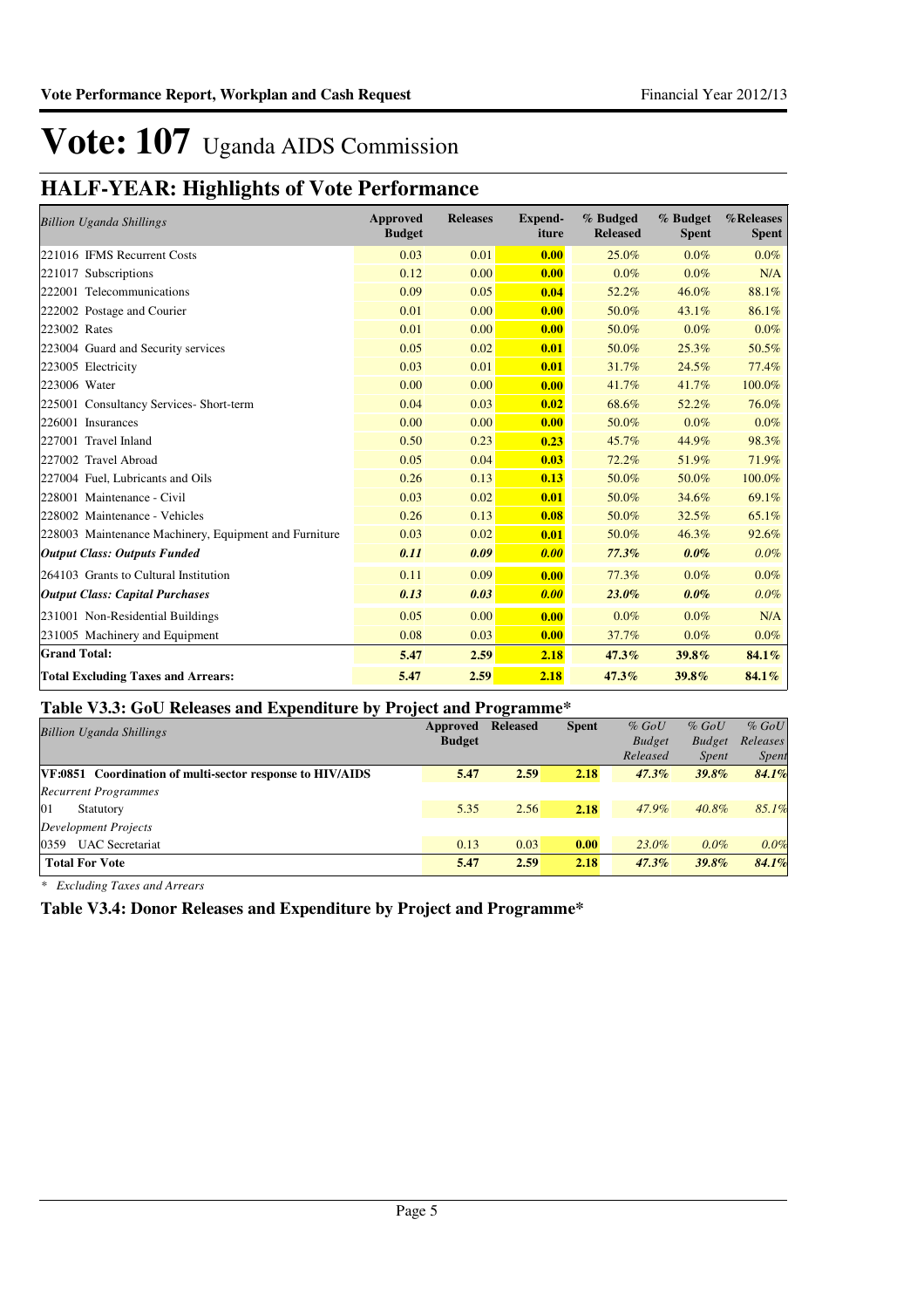## **QUARTER 2: Cumulative Outputs and Expenditure by End of Quarter**

| <b>Annual Planned Outputs and Cumulative Outputs Achieved by End of</b> | Cumulative Expenditures made by the End of the Quarter to |  |
|-------------------------------------------------------------------------|-----------------------------------------------------------|--|
| <b>Ouarter</b> (Quantity and Location)                                  | <b>Deliver Cumulative Outputs</b><br>UShs Thousand        |  |

### **Vote Function: 0851 Coordination of multi-sector response to HIV/AIDS**

*Recurrent Programmes*

### *Programme 01 Statutory*

*Outputs Funded*

**08 5151 NGO HIV/AIDS Activities Output:**

#### *Annual Planned Outputs:*

Plans for cultural and religious institutions supported.

10 cultural and 5 religious institutions supported to enhance HIV prevention interventions.

*Cumulatie Outputs Achieved by the end of the Quarter:*

#### **Plans for cultural and regiuos institutions supported;**

#### **10 cultural and 5 religious instituions supported to enhnace HIV Prevention interventions.**

#### *Reasons for Variation in performance*

The plans for cultural institutions had not been finalised by end of the

| $\bf{0}$ | <b>Total</b>              |
|----------|---------------------------|
| 0        | <b>Wage Recurrent</b>     |
| 0        | <b>Non Wage Recurrent</b> |
| 0        | <b>NTR</b>                |
|          |                           |

### *Outputs Provided*

**08 5101 Management and Administrative support services Output:**

|                                                                         | <b>Item</b>                                               | <b>Spent</b> |
|-------------------------------------------------------------------------|-----------------------------------------------------------|--------------|
| <b>Annual Planned Outputs:</b>                                          | 211103 Allowances                                         | 389,123      |
| All staff motivated and regularly paid.                                 | 211104 Statutory salaries                                 | 483,191      |
|                                                                         | 212101 Social Security Contributions (NSSF)               | 78,052       |
| General maintenance of equipment and utilities supported.               | 213001 Medical Expenses (To Employees)                    | 4,746        |
| General goods and supplies acquired.                                    | 213002 Incapacity, death benefits and funeral<br>expenses | 2,500        |
| Retrenched staff paid                                                   | 213004 Gratuity Payments                                  | 89,642       |
| Cumulatie Outputs Achieved by the end of the Quarter:                   | 221001 Advertising and Public Relations                   | 1,965        |
|                                                                         | 221004 Recruitment Expenses                               | 8,008        |
| All staff renumeration effected in Quarter one & two;                   | 221007 Books, Periodicals and Newspapers                  | 1,250        |
|                                                                         | 221009 Welfare and Entertainment                          | 163,078      |
| General goods and supplies procured for Quarter one & two;              | 221011 Printing, Stationery, Photocopying and             | 49,550       |
| Equipment maintained and utilities supported in Quarter one & two;      | Binding<br>222001 Telecommunications                      | 41,390       |
| Payment for retrenchement costs for staff effected in quarter one.      | 222002 Postage and Courier                                | 2,153        |
|                                                                         | 223004 Guard and Security services                        | 12,126       |
| <b>Reasons for Variation in performance</b>                             | 223005 Electricity                                        | 7,353        |
| Some suppliers had not submitted invoices for payment by end of quarter | 223006 Water                                              | 500          |
| 2.                                                                      | 227001 Travel Inland                                      | 4,488        |
|                                                                         | 227002 Travel Abroad                                      | 26,448       |
|                                                                         | 227004 Fuel, Lubricants and Oils                          | 130,497      |
|                                                                         | 228001 Maintenance - Civil                                | 10,370       |
|                                                                         | 228002 Maintenance - Vehicles                             | 84,626       |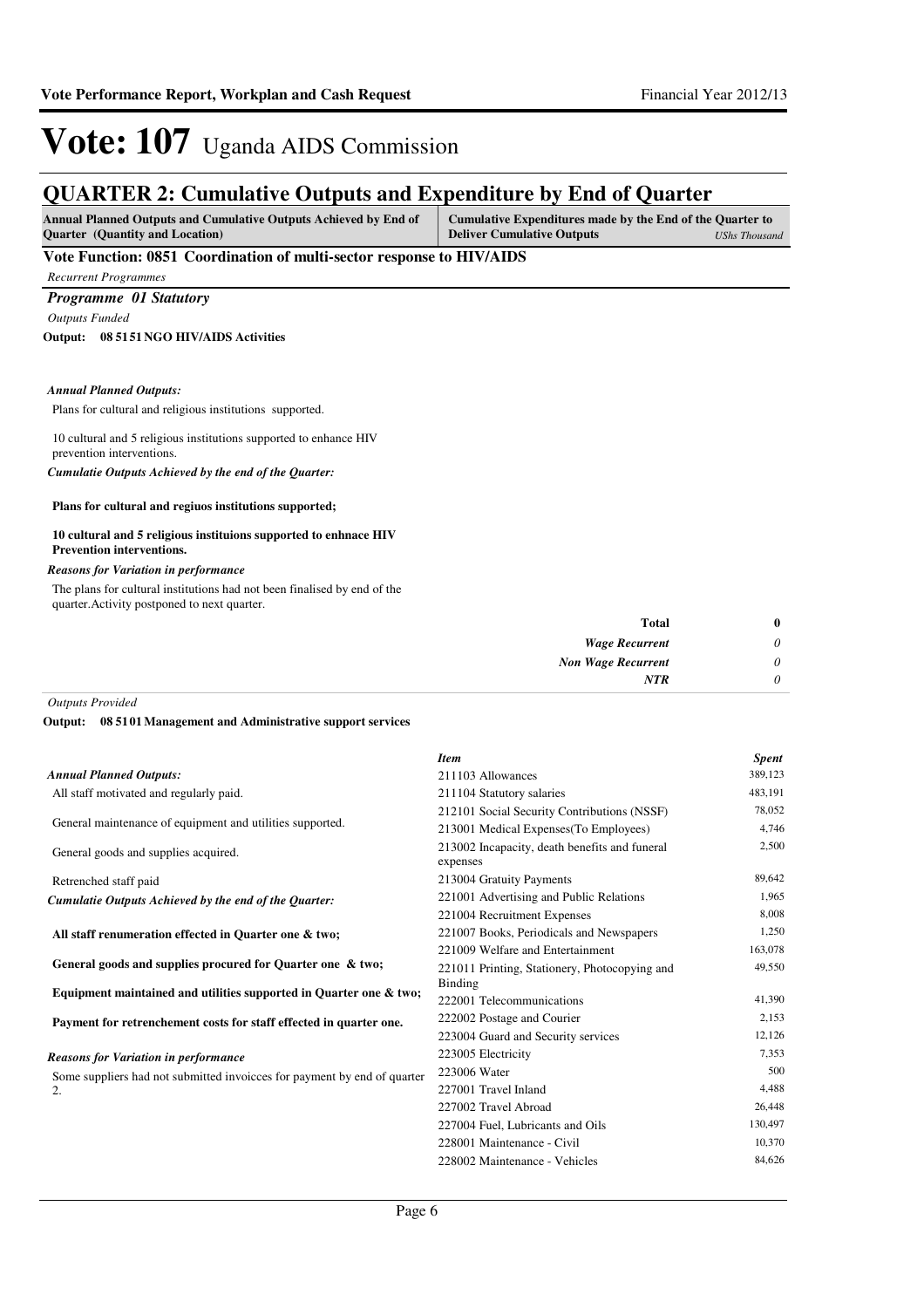### **QUARTER 2: Cumulative Outputs and Expenditure by End of Quarter**

| <b>Annual Planned Outputs and Cumulative Outputs Achieved by End of</b><br><b>Ouarter</b> (Quantity and Location) | Cumulative Expenditures made by the End of the Quarter to<br><b>Deliver Cumulative Outputs</b> | UShs Thousand |
|-------------------------------------------------------------------------------------------------------------------|------------------------------------------------------------------------------------------------|---------------|
| Vote Function: 0851 Coordination of multi-sector response to HIV/AIDS                                             |                                                                                                |               |

*Recurrent Programmes*

*Programme 01 Statutory*

|         | 228003 Maintenance Machinery, Equipment and<br>Furniture         | 13,893    |
|---------|------------------------------------------------------------------|-----------|
|         | <b>Total</b>                                                     | 1,708,051 |
|         | <b>Wage Recurrent</b>                                            | 483,191   |
|         | <b>Non Wage Recurrent</b>                                        | 1,224,859 |
|         | <b>NTR</b>                                                       | 0         |
| Output: | 08 5102 Advocacy, Strategic Information and Knowlegde management |           |

2 Dialogue meetings held for cultural institutions to enhance HIV prevention. Annual media manager's dialogue organised. HIV advocacy materials prepared and disseminated. One Parliamentary HIV/AIDS dialogue organised. *Annual Planned Outputs: Item Spent* 221001 Advertising and Public Relations 74,784 221002 Workshops and Seminars 36,134 221003 Staff Training 2,540 221007 Books, Periodicals and Newspapers 3,385 221011 Printing, Stationery, Photocopying and Binding 15,565 227001 Travel Inland 91,257

HIV Prevention messages developed and disseminated through electronic & print mass media.

HIV advocacy events organised ( World AIDS day, Philly Lutaya day & Candle light day).

Integration of HIV in conflict and post conflict areas' programmes ( PRDP, NAADS, etc).

4 Quarterly National Prevention Committee meetings held.

#### 4 IEC/BCC Committee meetings held.

*Cumulatie Outputs Achieved by the end of the Quarter:*

#### **HIV Advocacy materials prepared and disseminated during advocacy events to key stakeholders in quarter 1 & 2 .**

**HIV Prevention messages developed and disseminated through national television and radio stations and print media in quarter 1 & 2;**

**Commemorated World AIDS Day and Philly Lutaaya days in December and October respectively. WAD was officiated at Kasensero, in Raka District where as PLD was held at Mpigi District Heaquarters.**

**IEC/BBC Committee Meeting convened.**

**One dialogue meeting held for cultural institutions to ehnace HIV prevention in quarter 1;**

**Annual media managers dialogue organized;**

#### **Two Parliamentary HIV/AIDS dialogue meetings held;**

*Reasons for Variation in performance*

Some activities were carried forward to quarter three.

**Total 223,666**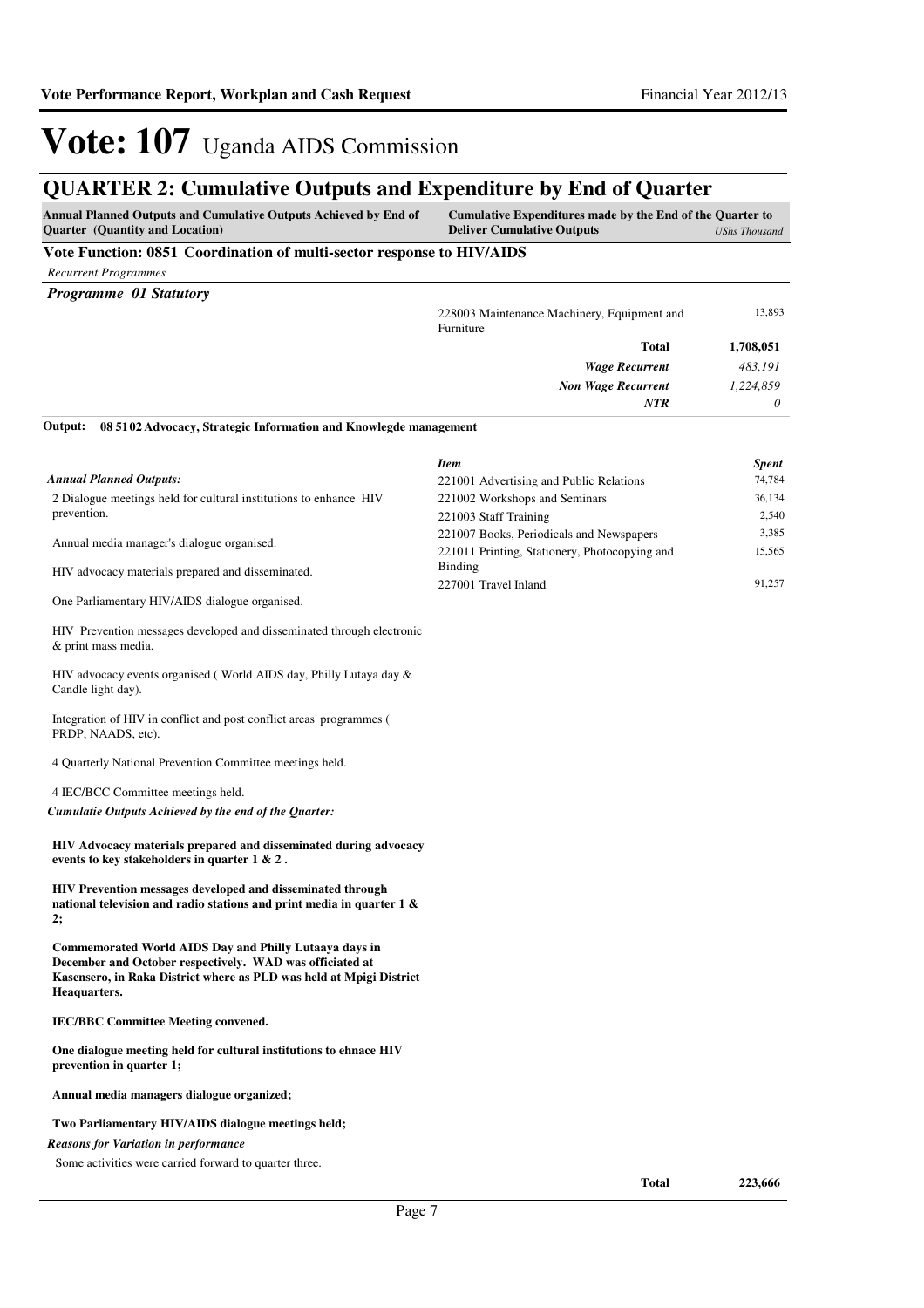### **QUARTER 2: Cumulative Outputs and Expenditure by End of Quarter**

| <b>Annual Planned Outputs and Cumulative Outputs Achieved by End of</b> | Cumulative Expenditures made by the End of the Quarter to |
|-------------------------------------------------------------------------|-----------------------------------------------------------|
| <b>Ouarter</b> (Quantity and Location)                                  | <b>Deliver Cumulative Outputs</b><br>UShs Thousand        |

#### **Vote Function: 0851 Coordination of multi-sector response to HIV/AIDS**

*Recurrent Programmes*

| <b>Programme 01 Statutory</b>                                   |                           |         |
|-----------------------------------------------------------------|---------------------------|---------|
|                                                                 | <b>Wage Recurrent</b>     | 0       |
|                                                                 | <b>Non Wage Recurrent</b> | 223,666 |
|                                                                 | NTR                       | 0       |
| Output:<br>08 51 04 Major policies, guidelines, strategic plans |                           |         |

High level meeting on harmonised HIV Protocols organised. District guidelines on HIV and AIDS planning prepared and disseminated. Sectors supported in integration of HIV in Annual workplans. UAC Annual workplan and budget for FY 2013/14 prepared. *Annual Planned Outputs: Item Spent* 221002 Workshops and Seminars 51,568 225001 Consultancy Services- Short-term 14,700 227001 Travel Inland 25,674

LGs supported in integration of HIV in BFPs.

UAC Ministerial Policy Statement and BFP for FY 2013/14 prepared.

Resource Mobilisation Strategy finalised and disseminated.

Concensus building meetings on AIDS Trust Fund held.

LGs assessed on HIV and AIDS mainstreaming.

LGs trained in mainstreaming of HIV.

Self Coordinating entities assessed and trained in Planning for HIV.

District Coordination guidelines reviewed and disseminated.

NADIC Operational manual produced.

*Cumulatie Outputs Achieved by the end of the Quarter:*

**BMR Associates who were awarded the contract to facilitate development of UAC Strategic Plan declined to proceed.**

**District guidelines on HIV and AIDS planning under review;**

**UAC Annual workplan and budget for FY 2013/14 development process initiated;**

**Consensus Building meetings on AIDS Trust, consultations are ongoing;**

**UAC Minesterial Policy Statement and BFPs for 2013/14 being prepared.**

*Reasons for Variation in performance*

Lack of staff in the Resource coordination unit, and recruitment is underway.

| 91,942 | Total                     |
|--------|---------------------------|
| 0      | <b>Wage Recurrent</b>     |
| 91.942 | <b>Non Wage Recurrent</b> |
| O      | NTR                       |
|        |                           |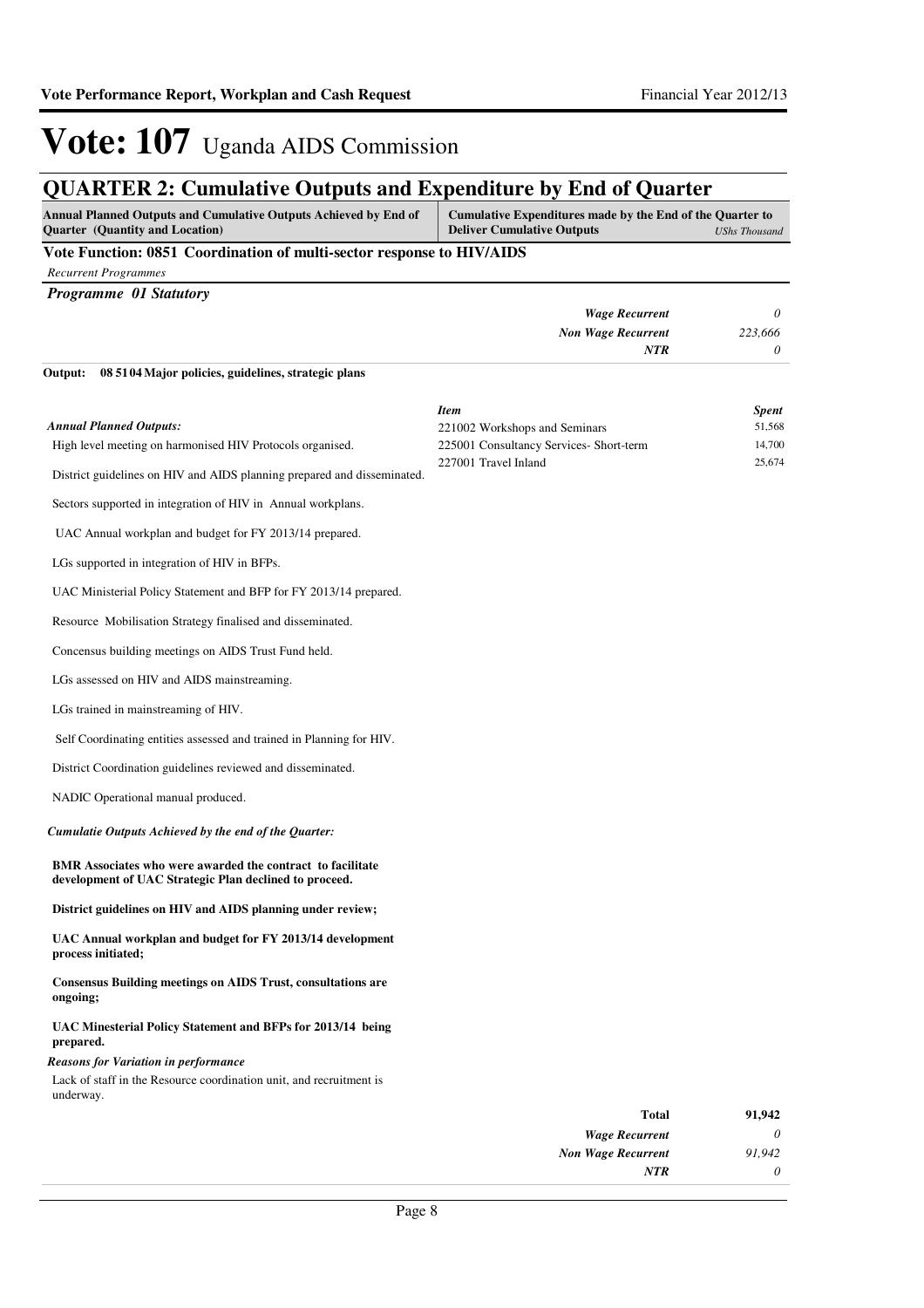## **QUARTER 2: Cumulative Outputs and Expenditure by End of Quarter**

| <b>Annual Planned Outputs and Cumulative Outputs Achieved by End of</b> | Cumulative Expenditures made by the End of the Quarter to |
|-------------------------------------------------------------------------|-----------------------------------------------------------|
| <b>Ouarter</b> (Quantity and Location)                                  | <b>Deliver Cumulative Outputs</b><br>UShs Thousand        |
| $\mathbf{v}$ , $\mathbf{v}$<br>$00 - 10$                                | <b>TTTT:</b> LED O                                        |

#### **Vote Function: 0851 Coordination of multi-sector response to HIV/AIDS**

*Recurrent Programmes*

*Programme 01 Statutory*

**08 5105 Monitoring and Evaluation Output:**

| <b>Annual Planned Outputs:</b>                                                                                                                                                                                      | <b>Item</b><br>221002 Workshops and Seminars | <b>Spent</b><br>46,500 |
|---------------------------------------------------------------------------------------------------------------------------------------------------------------------------------------------------------------------|----------------------------------------------|------------------------|
|                                                                                                                                                                                                                     | 225001 Consultancy Services- Short-term      | 5,863                  |
| Joint AIDS Review conducted.                                                                                                                                                                                        | 227001 Travel Inland                         | 104,076                |
| Board and its Committees meetings convened.                                                                                                                                                                         |                                              |                        |
| Sectors and LGs monitored and technical support provided.                                                                                                                                                           |                                              |                        |
| Annual Partnership Forum held.                                                                                                                                                                                      |                                              |                        |
| Annual Forum for HIV/AIDS Focal persons held.                                                                                                                                                                       |                                              |                        |
| Quarterly performance reports prepared.                                                                                                                                                                             |                                              |                        |
| Quarterly review meetings conducted.                                                                                                                                                                                |                                              |                        |
| Quarterly review meetings for SCEs held.                                                                                                                                                                            |                                              |                        |
| Final NASA report disseminated.<br>Cumulatie Outputs Achieved by the end of the Quarter:<br>6 LGs trained in M&E in Jinja, Bwuikwe, Mayuge, Kyegegwa, Nwoya,<br>and Zombo districts;                                |                                              |                        |
| <b>One Board Committee meeting held;</b>                                                                                                                                                                            |                                              |                        |
| Sectors of Ministry of Health-ACP and Ministry of Gender, Labour<br>and Social Development provided with technical support in<br>improving their M&E system;                                                        |                                              |                        |
| NASA report finalized pending printing and dissemination;                                                                                                                                                           |                                              |                        |
| Performance report for Quarter two prepared;                                                                                                                                                                        |                                              |                        |
| Quarter two review meeting for SCE convened;                                                                                                                                                                        |                                              |                        |
| Joint AIDS Review and Annual Partnership Forum for 2012<br>conducted,                                                                                                                                               |                                              |                        |
| Sectors and LGs monitored and technical support provided;                                                                                                                                                           |                                              |                        |
| Two Quarterly review meetings conducted for quarter one and two;                                                                                                                                                    |                                              |                        |
| One Quarterly review meetings for SCEs held in quarter two.                                                                                                                                                         |                                              |                        |
| <b>Reasons for Variation in performance</b>                                                                                                                                                                         |                                              |                        |
| NASA Consultants delayed to submit the final NASA report, therefore<br>printing , dissemination and institutionalization rolled over to the<br>subsequent quarters. Lack of harmonized curriculum for training M&E. |                                              |                        |
|                                                                                                                                                                                                                     | <b>Total</b>                                 | 156,439                |
|                                                                                                                                                                                                                     | <b>Wage Recurrent</b>                        | 0                      |
|                                                                                                                                                                                                                     | <b>Non Wage Recurrent</b>                    | 156,439                |
|                                                                                                                                                                                                                     | NTR                                          | 0                      |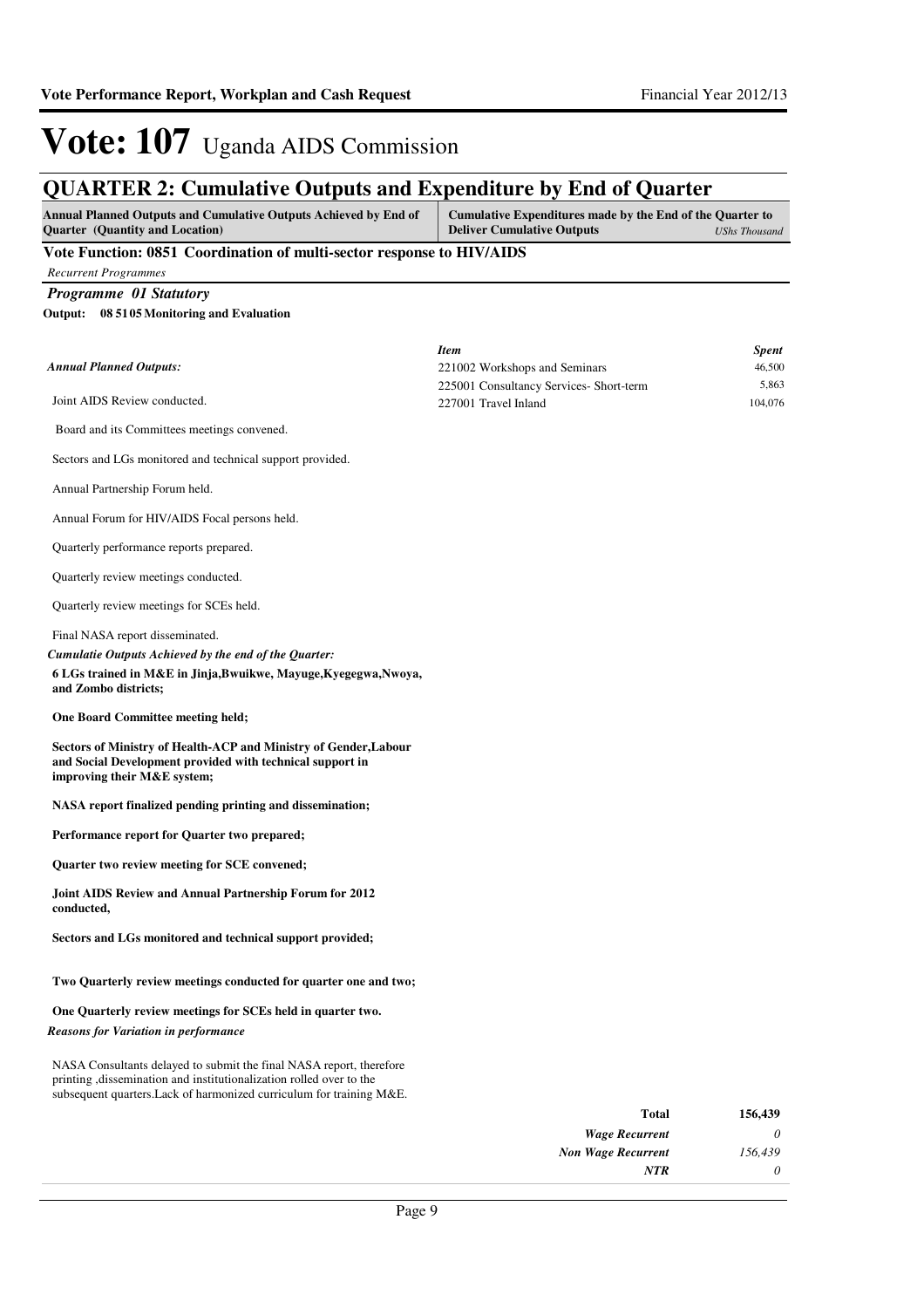## **QUARTER 2: Cumulative Outputs and Expenditure by End of Quarter**

| <b>Annual Planned Outputs and Cumulative Outputs Achieved by End of</b> | Cumulative Expenditures made by the End of the Quarter to |               |
|-------------------------------------------------------------------------|-----------------------------------------------------------|---------------|
| <b>Ouarter</b> (Quantity and Location)                                  | <b>Deliver Cumulative Outputs</b>                         | UShs Thousand |

### **Vote Function: 0851 Coordination of multi-sector response to HIV/AIDS**

*Development Projects*

### *Project 0359 UAC Secretariat*

*Capital Purchases*

**08 5172 Government Buildings and Administrative Infrastructure Output:**

#### *Annual Planned Outputs:*

Building sentema wall fence. *Cumulatie Outputs Achieved by the end of the Quarter:*

#### **Minor repairs UAC Offices.**

#### *Reasons for Variation in performance*

Insufficient funds were released for the work.

| <b>Total</b>             |
|--------------------------|
| <b>GoU</b> Development   |
| <b>Donor Development</b> |
| <b>NTR</b>               |
|                          |

**08 5176 Purchase of Office and ICT Equipment, including Software Output:**

#### *Annual Planned Outputs:*

6 computers a procured.

#### Centralised UPS procured.

Licence for Computer sofware products procured and installed.

Exchange server procured.

#### Photocopying machine procured

*Cumulatie Outputs Achieved by the end of the Quarter:*

#### **No funds were released to procure computers and equipment.**

#### *Reasons for Variation in performance*

No funds were released to procure computers and equipment.

| <b>Total</b>              | $\bf{0}$  |
|---------------------------|-----------|
| <b>GoU</b> Development    | $\theta$  |
| <b>Donor Development</b>  | $\theta$  |
| NTR                       | $\theta$  |
| <b>GRAND TOTAL</b>        | 2,180,098 |
| <b>Wage Recurrent</b>     | 483,191   |
| <b>Non Wage Recurrent</b> | 1,696,906 |
| <b>GoU</b> Development    | $\theta$  |
| <b>Donor Development</b>  | 0         |
| NTR                       | 0         |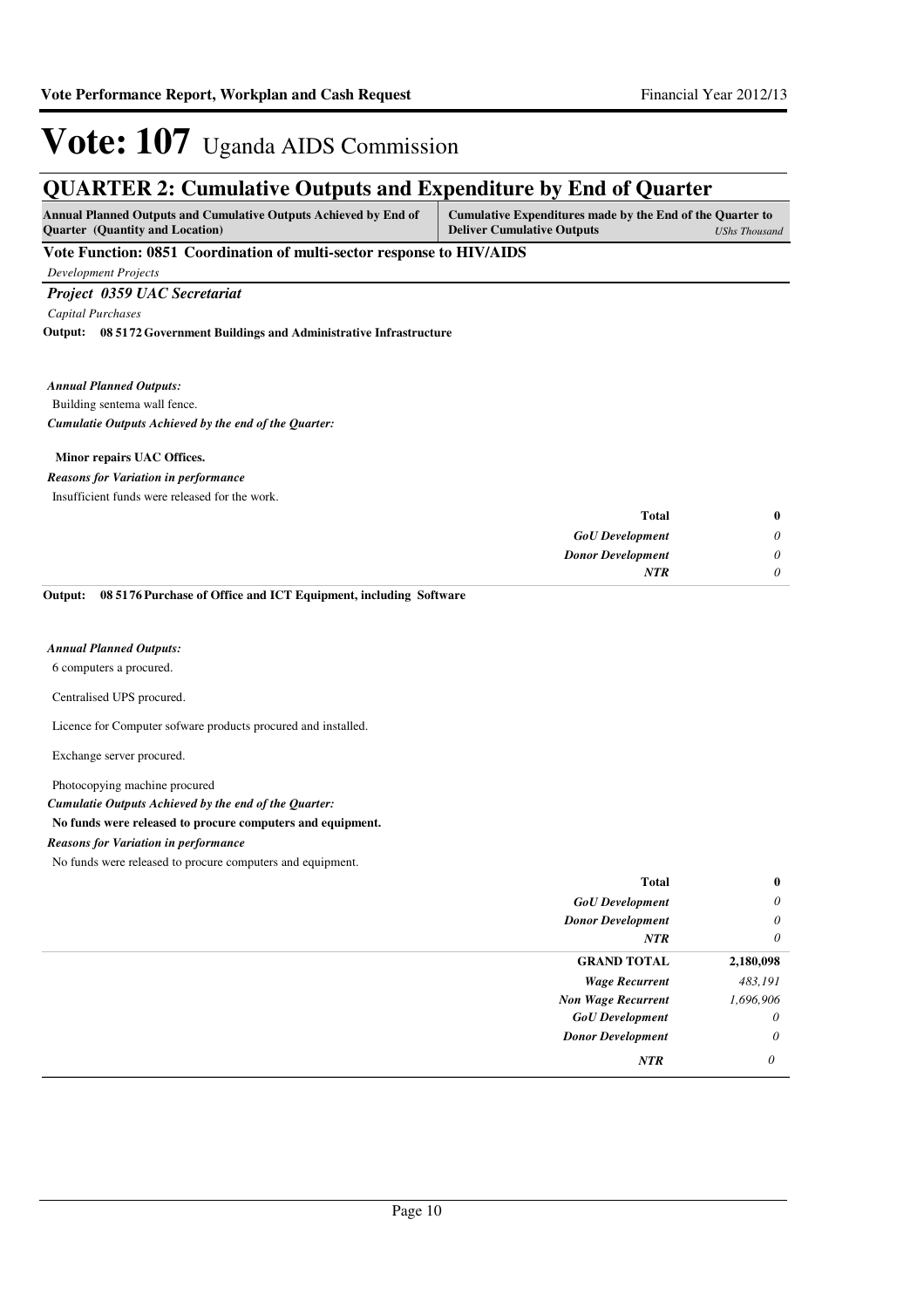## **QUARTER 2: Outputs and Expenditure in Quarter**

| <b>Planned and Actual Outputs in Quarter</b><br>(Quantity and Location) | <b>Expenditures incurred in the Quarter to deliver outputs</b><br>UShs Thousand |
|-------------------------------------------------------------------------|---------------------------------------------------------------------------------|
| Vote Function: 0851 Coordination of multi-sector response to HIV/AIDS   |                                                                                 |
| <b>Recurrent Programmes</b>                                             |                                                                                 |
| <b>Programme 01 Statutory</b>                                           |                                                                                 |

*Outputs Funded*

**08 5151 NGO HIV/AIDS Activities Output:**

#### *Outputs Planned in Quarter:*

Plans for cultural and religious institutions supported

10 cultural and 5 religious institutions supported to enhance HIV prevention interventions.

Community based research carried out. *Actual Outputs Achieved in Quarter:*

#### **Plans for cultural and religious institutions supported;**

#### **10 cultural and 5 religious institutions supported to ehance HIV prevention interventions.**

#### *Reasons for Variation in performance*

The plans for cultural institutions had not been finalised by end of the quarter.Activity postponed to next quarter.

| $\bf{0}$ | Total                     |
|----------|---------------------------|
| $\theta$ | <b>Wage Recurrent</b>     |
| $\theta$ | <b>Non Wage Recurrent</b> |
| $\theta$ | <b>NTR</b>                |
|          |                           |

*Outputs Provided*

**08 5101 Management and Administrative support services Output:**

|                                                                               | <b>Item</b>                                               | <b>Spent</b> |
|-------------------------------------------------------------------------------|-----------------------------------------------------------|--------------|
| <b>Outputs Planned in Quarter:</b>                                            | 211103 Allowances                                         | 242,804      |
| All staff motivated and regularly paid.                                       | 211104 Statutory salaries                                 | 267,893      |
|                                                                               | 212101 Social Security Contributions (NSSF)               | 53,626       |
| General maintenance of equipment and utilities supported.                     | 213001 Medical Expenses (To Employees)                    | 2,560        |
| General goods and supplies acquired.                                          | 213002 Incapacity, death benefits and funeral<br>expenses | 1,000        |
| <b>Actual Outputs Achieved in Quarter:</b>                                    | 213004 Gratuity Payments                                  | 63,639       |
| All staff motivated and regularly paid                                        | 221001 Advertising and Public Relations                   | 1,965        |
| Genaral maintainance of equipment and utilites supported;                     | 221004 Recruitment Expenses                               | 5,240        |
|                                                                               | 221007 Books, Periodicals and Newspapers                  | 250          |
| General goods and supplies acquired;                                          | 221009 Welfare and Entertainment                          | 78,903       |
| <b>Reasons for Variation in performance</b>                                   | 221011 Printing, Stationery, Photocopying and             | 42,550       |
| Some suppliers had not submitted invoices for payment by end of quarter<br>2. | Binding                                                   |              |
|                                                                               | 222001 Telecommunications                                 | 25,249       |
|                                                                               | 222002 Postage and Courier                                | 2,153        |
|                                                                               | 223004 Guard and Security services                        | 4,534        |
|                                                                               | 223005 Electricity                                        | 7,242        |
|                                                                               | 223006 Water                                              | 500          |
|                                                                               | 227001 Travel Inland                                      | 4,488        |
|                                                                               | 227002 Travel Abroad                                      | 10,280       |
|                                                                               | 227004 Fuel, Lubricants and Oils                          | 69,012       |
|                                                                               | 228001 Maintenance - Civil                                | 4,167        |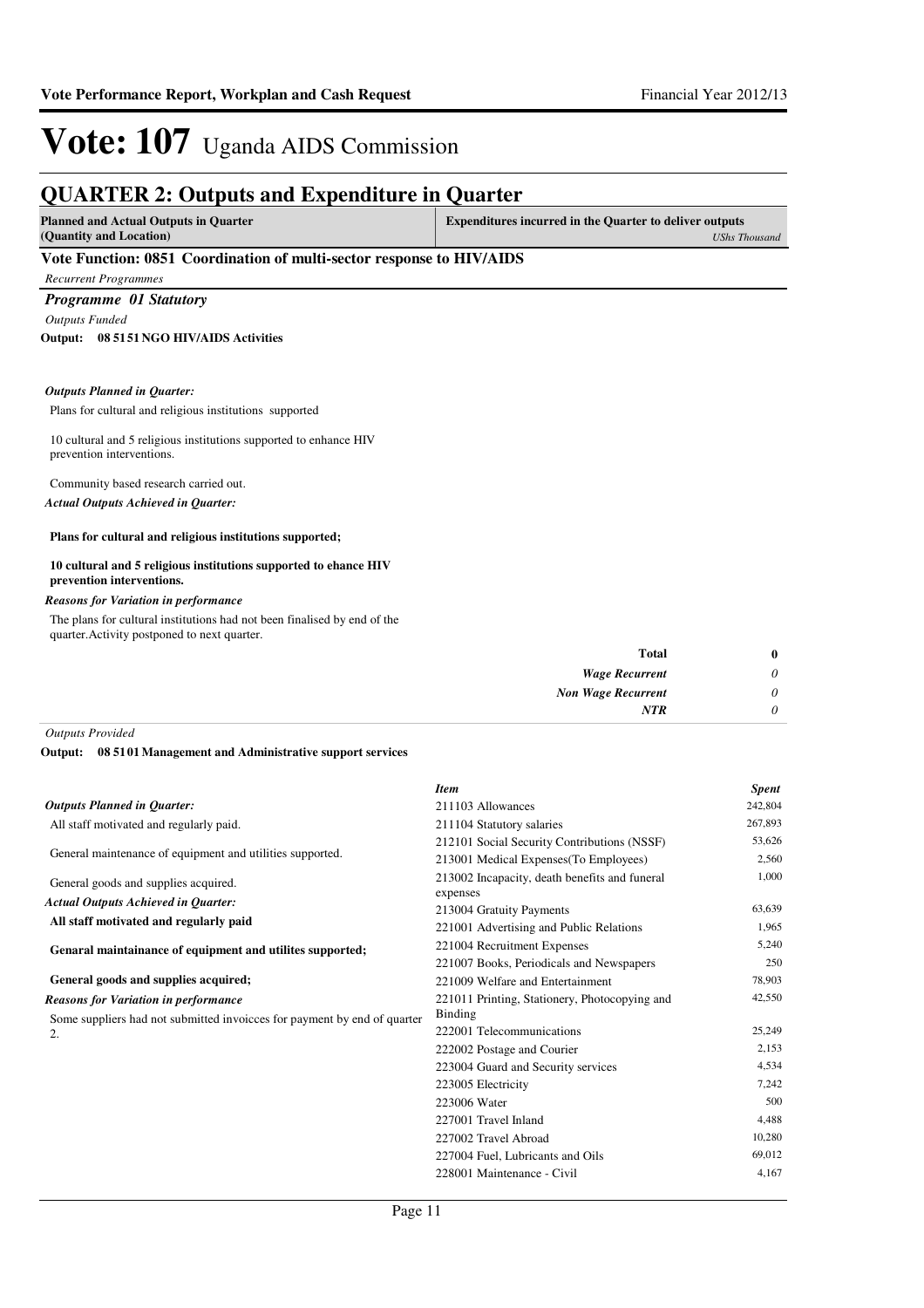## **QUARTER 2: Outputs and Expenditure in Quarter**

| Planned and Actual Outputs in Quarter                     | <b>Expenditures incurred in the Quarter to deliver outputs</b> |  |
|-----------------------------------------------------------|----------------------------------------------------------------|--|
| (Quantity and Location)                                   | UShs Thousand                                                  |  |
| $\mathbf{V}$ . $\mathbf{L}$ . $\mathbf{E}$ . $\mathbf{A}$ |                                                                |  |

#### **Vote Function: 0851 Coordination of multi-sector response to HIV/AIDS**

*Recurrent Programmes*

| <b>Programme 01 Statutory</b> |  |  |
|-------------------------------|--|--|
|-------------------------------|--|--|

|   |   | <b>NTR</b>                                  | $\theta$ |
|---|---|---------------------------------------------|----------|
|   |   | <b>Non Wage Recurrent</b>                   | 683,929  |
|   |   | <b>Wage Recurrent</b>                       | 267,893  |
|   |   | Total                                       | 951,822  |
|   |   | Furniture                                   |          |
|   |   | 228003 Maintenance Machinery, Equipment and | 7,073    |
|   |   | 228002 Maintenance - Vehicles               | 56,696   |
| ີ | - |                                             |          |

#### **08 5102 Advocacy, Strategic Information and Knowlegde management Output:**

|                                                                                                                                                                    | <b>Item</b>                                   | <b>Spent</b> |
|--------------------------------------------------------------------------------------------------------------------------------------------------------------------|-----------------------------------------------|--------------|
| <b>Outputs Planned in Ouarter:</b>                                                                                                                                 | 221001 Advertising and Public Relations       | 28,537       |
| HIV advocacy materials prepared and disseminated.                                                                                                                  | 221002 Workshops and Seminars                 | 26,028       |
| HIV Prevention messages developed and disseminated through electronic<br>& print mass media.<br>HIV advocacy events organised (World AIDS Day & Philly Lutava day) | 221003 Staff Training                         | 2.540        |
|                                                                                                                                                                    | 221007 Books, Periodicals and Newspapers      | 3,385        |
|                                                                                                                                                                    | 221011 Printing, Stationery, Photocopying and | 10.504       |
|                                                                                                                                                                    | Binding                                       |              |
|                                                                                                                                                                    | 227001 Travel Inland                          | 76,957       |
|                                                                                                                                                                    |                                               |              |

Integration of HIV in conflict and post conflict areas' programmes ( PRDP, NAADS, etc)

Quarterly National Prevention Committee meetings held.

IEC/BCC Committee meetings held.

*Actual Outputs Achieved in Quarter:*

#### **HIV Advocacy materials prepared and disseminated to key stakeholders.**

**HIV Prevention messages developed and disseminated through national television and radio stations and print media;**

**Commemorated World AIDS Day and Philly Lutaaya days in December and October respectively. WAD was officiated at Kasensero, in Raka District where as PLD was held at Mpigi District Heaquarters.**

#### **IEC/BBC Committee Meeting convened.**

#### *Reasons for Variation in performance*

Some activities were carried forward to quarter three.

| 147,951         | <b>Total</b>              |
|-----------------|---------------------------|
| 0               | <b>Wage Recurrent</b>     |
| 147,951         | <b>Non Wage Recurrent</b> |
| $\theta$<br>NTR |                           |

#### **08 5104 Major policies, guidelines, strategic plans Output:**

|                                                              | <b>Item</b>                            | <b>Spent</b> |
|--------------------------------------------------------------|----------------------------------------|--------------|
| <b>Outputs Planned in Ouarter:</b>                           | 221002 Workshops and Seminars          | 24,681       |
| District guidelines on HIV and AIDS planning disseminated.   | 225001 Consultancy Services-Short-term | 14,700       |
| Sectors supported in integration of HIV in Annual workplans. | 227001 Travel Inland                   | 11.955       |

UAC Annual workplan and budget for FY 2013/14 prepared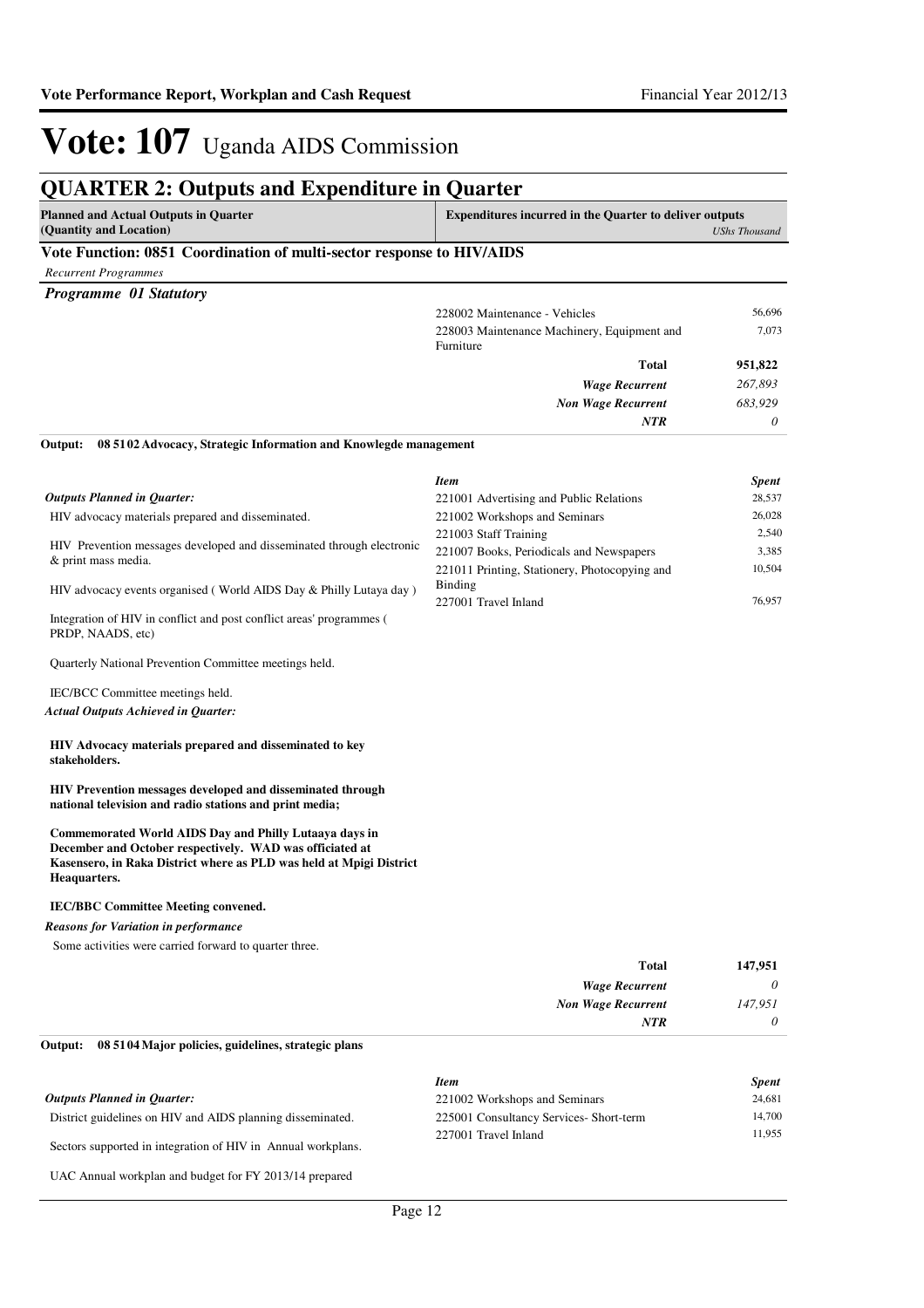## **QUARTER 2: Outputs and Expenditure in Quarter**

| <b>Planned and Actual Outputs in Ouarter</b> | <b>Expenditures incurred in the Quarter to deliver outputs</b> |
|----------------------------------------------|----------------------------------------------------------------|
| (Quantity and Location)                      | UShs Thousand                                                  |

#### **Vote Function: 0851 Coordination of multi-sector response to HIV/AIDS**

*Recurrent Programmes*

*Programme 01 Statutory*

LGs supported in integration of HIV in BFPs.

Resource Mobilisation Strategy disseminated.

Concensus building meetings on AIDS Trust Fund held.

Self Coordinating entities trained in Planning for HIV

District Coordination guidelines disseminated.

*Actual Outputs Achieved in Quarter:*

 **BMR Associates who were awarded the contract to facilitate development of UAC Strategic Plan declined to proceed.**

**District guidelines on HIV and AIDS planning under review;**

**UAC Annual workplan and budget for FY 2013/14 development process initiated;**

**Consensus Building meetings on AIDS Trust, consultations are ongoing;**

#### *Reasons for Variation in performance*

Lack of staff in the Resource coordination unit, and recruitment is underway.

| 51,336 |
|--------|
| 0      |
| 51,336 |
| 0      |
|        |

#### **08 5105 Monitoring and Evaluation Output:**

|                                        | <b>Item</b>                             | <b>Spent</b> |
|----------------------------------------|-----------------------------------------|--------------|
| <b>Outputs Planned in Ouarter:</b>     | 221002 Workshops and Seminars           | 17,680       |
| LGs trained in M&E.                    | 225001 Consultancy Services- Short-term | 5.863        |
|                                        | 227001 Travel Inland                    | 34.516       |
| PC, Board and its Committees convened. |                                         |              |

Sectors and LGs monitored and technical support provided.

Quarterly performance reports prepared.

Quarterly review meetings conducted.

Quarterly review meetings for SCEs held.

*Actual Outputs Achieved in Quarter:*

**6 LGs trained in M&E in Jinja,Bwuikwe, Mayuge,Kyegegwa,Nwoya, and Zombo districts;**

**One Board Committee meeting held;**

**Sectors of Ministry of Health-ACP and Ministry of Gender,Labour and Social Development provided with technical support in improving their M&E system;**

**NASA report finalized pending printing and dissemination;**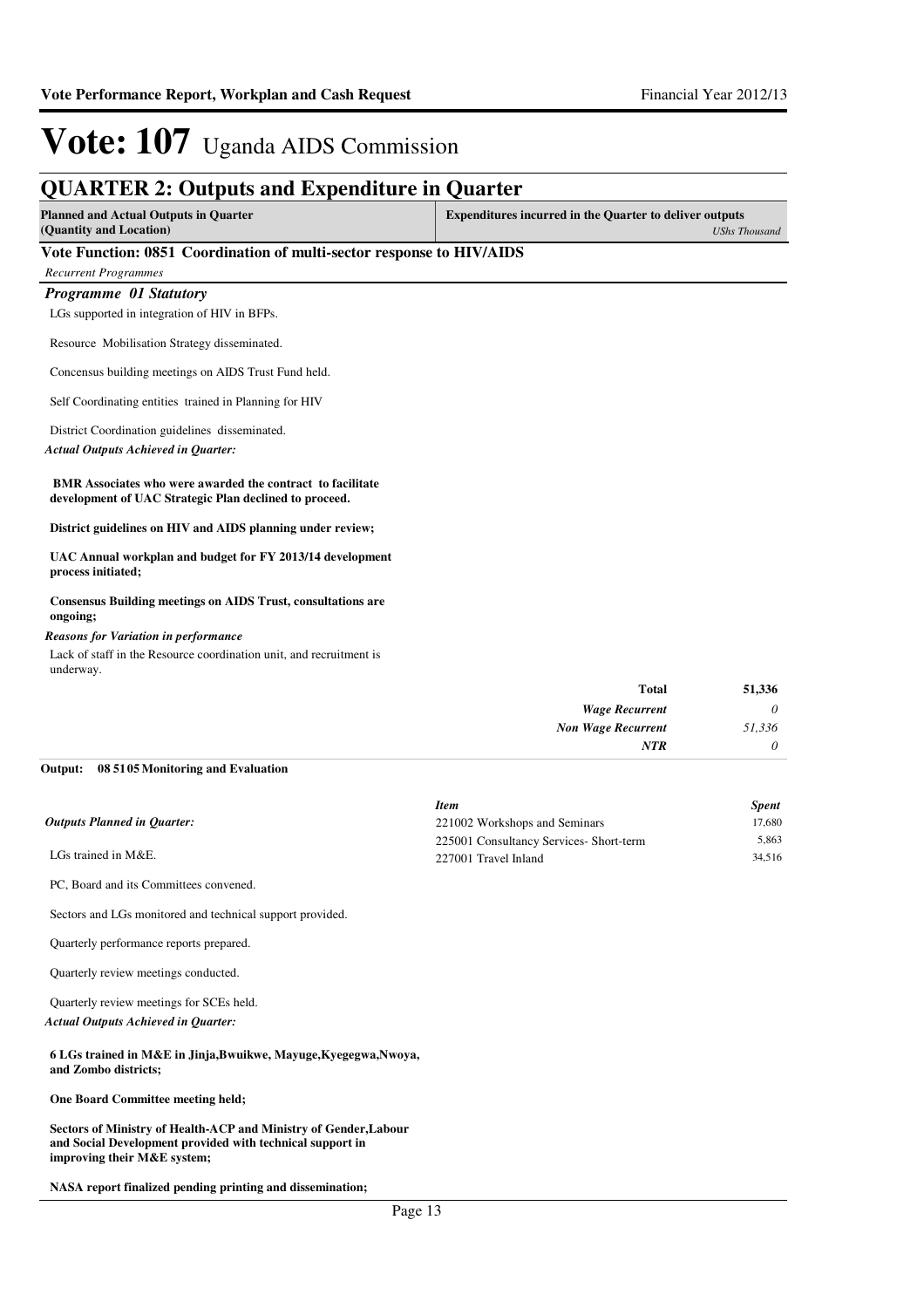## **QUARTER 2: Outputs and Expenditure in Quarter**

| Planned and Actual Outputs in Quarter | <b>Expenditures incurred in the Quarter to deliver outputs</b> |
|---------------------------------------|----------------------------------------------------------------|
| (Quantity and Location)               | UShs Thousand                                                  |
| ___<br>-------                        |                                                                |

#### **Vote Function: 0851 Coordination of multi-sector response to HIV/AIDS**

*Recurrent Programmes*

*Programme 01 Statutory*

#### **Performance report for Quarter two prepared;**

#### **Quarter two review meeting for SCE convened;**

*Reasons for Variation in performance*

NASA Consultants delayed to submit the final NASA report, therefore printing ,dissemination and institutionalization rolled over to the subsequent quarters.Lack of harmonized curriculum for training M&E.

| 58,059 | Total                     |
|--------|---------------------------|
| 0      | <b>Wage Recurrent</b>     |
| 58,059 | <b>Non Wage Recurrent</b> |
| 0      | <b>NTR</b>                |
|        |                           |

### *Development Projects*

*Project 0359 UAC Secretariat*

*Capital Purchases*

**08 5172 Government Buildings and Administrative Infrastructure Output:**

Renovation of UAC Offices **Minor repaires of UAC offices.** *Actual Outputs Achieved in Quarter: Outputs Planned in Quarter:* Insufficient funds were released for the work. *Reasons for Variation in performance*

| $\mathbf{0}$ | <b>Total</b>             |
|--------------|--------------------------|
| 0            | <b>GoU</b> Development   |
| 0            | <b>Donor Development</b> |
|              | <b>NTR</b>               |

#### **08 5176 Purchase of Office and ICT Equipment, including Software Output:**

*Outputs Planned in Quarter:*

Procure Centralised UPS.

Procure Licence for Computer sofware products and install. *Actual Outputs Achieved in Quarter:*

#### **No funds were released to procure computers and equipment**

*Reasons for Variation in performance*

No funds were released to procure computers and equipment.

| $\bf{0}$ | <b>Total</b>             |
|----------|--------------------------|
| 0        | <b>GoU</b> Development   |
| 0        | <b>Donor Development</b> |
| 0        | <b>NTR</b>               |
|          |                          |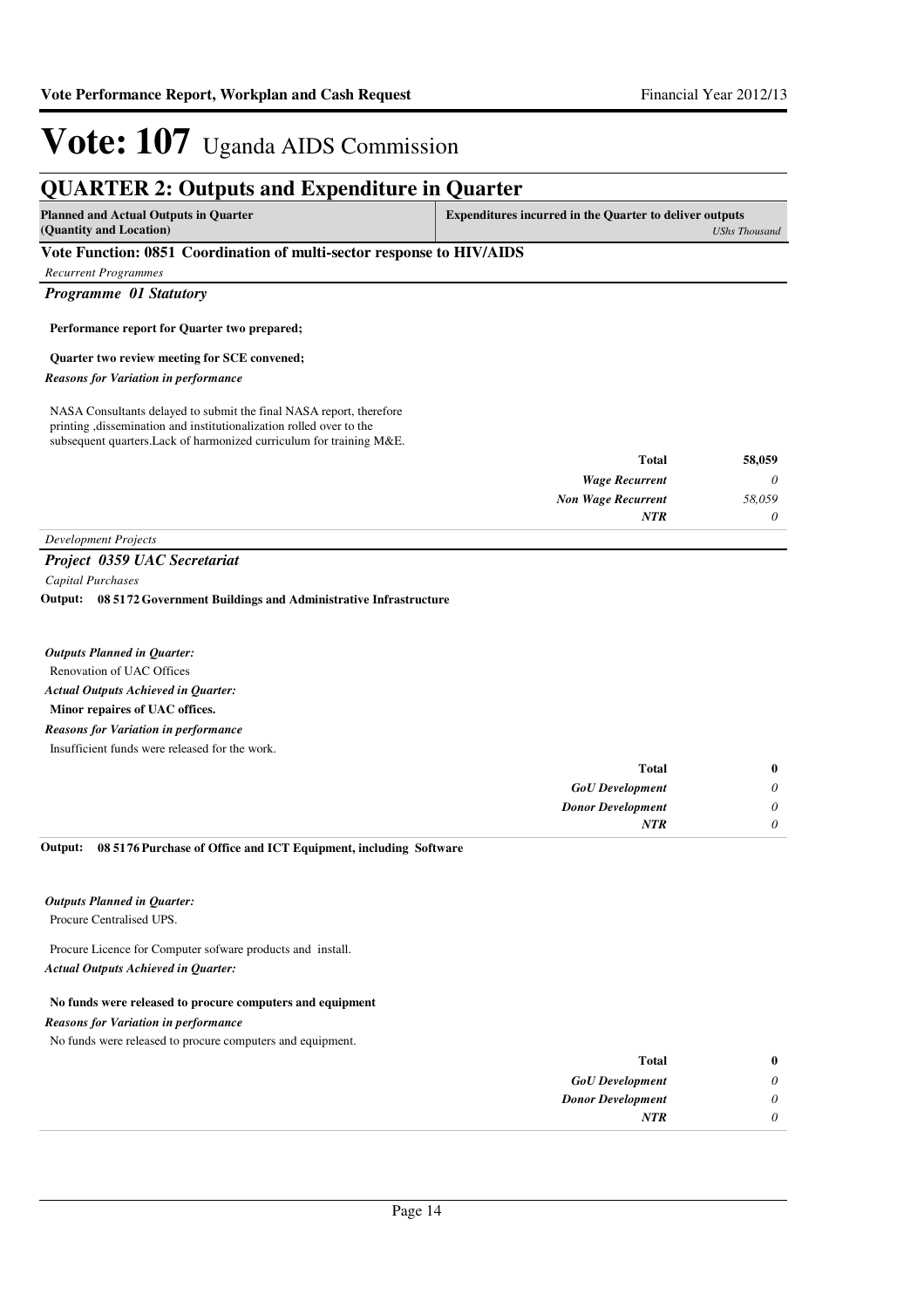## **QUARTER 2: Outputs and Expenditure in Quarter**

| <b>Planned and Actual Outputs in Quarter</b><br>(Quantity and Location) | <b>Expenditures incurred in the Quarter to deliver outputs</b> | UShs Thousand |
|-------------------------------------------------------------------------|----------------------------------------------------------------|---------------|
|                                                                         | <b>GRAND TOTAL</b>                                             | 1,209,168     |
|                                                                         | <b>Wage Recurrent</b>                                          | 267,893       |
|                                                                         | <b>Non Wage Recurrent</b>                                      | 941,275       |
|                                                                         | <b>GoU</b> Development                                         | $\theta$      |
|                                                                         | <b>Donor Development</b>                                       | $\theta$      |
|                                                                         | <b>NTR</b>                                                     | 0             |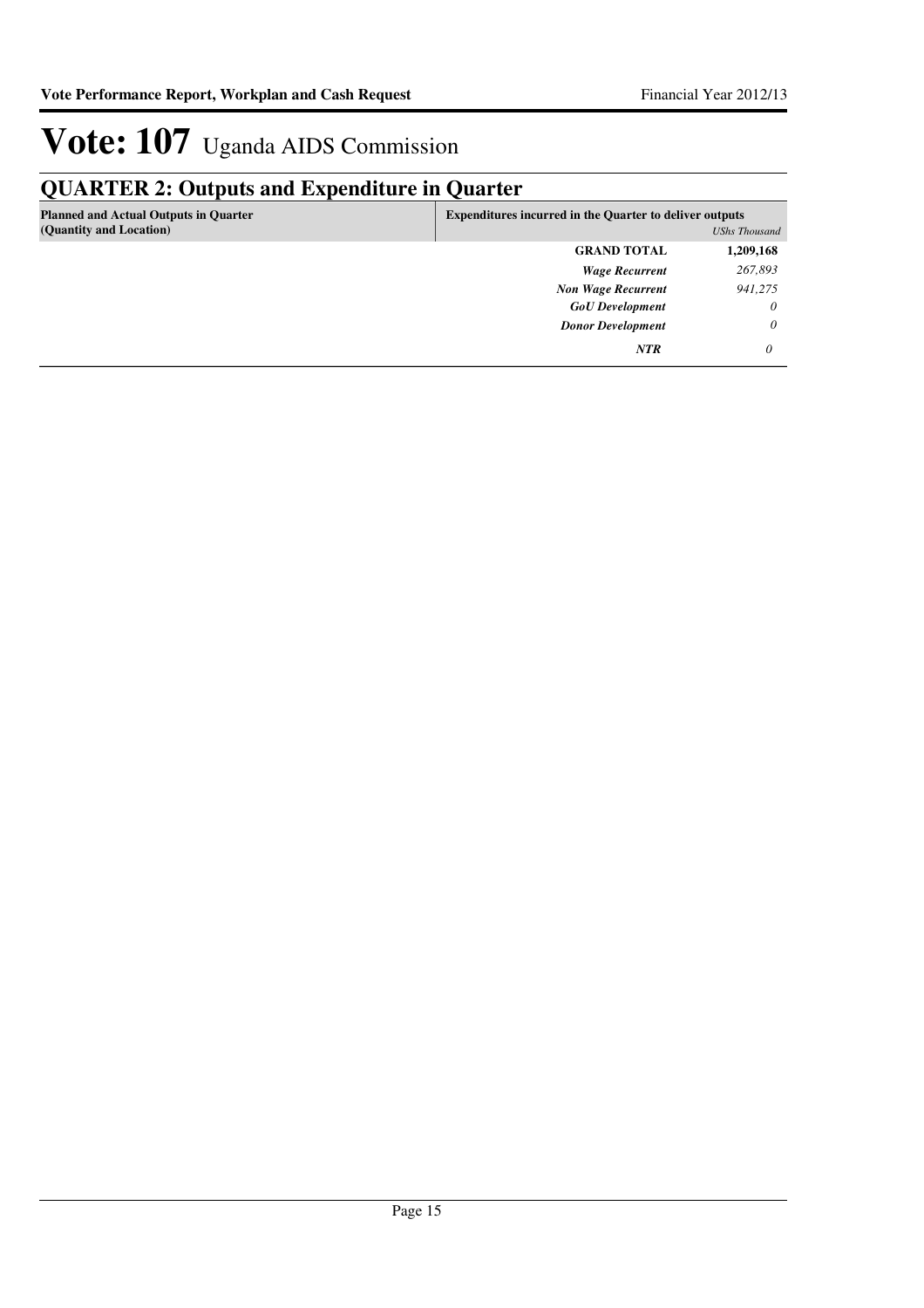## **QUARTER 3: Revised Workplan**

| <b>Planned Outputs for the Quarter</b><br><b>Estimated Funds Available in Quarter</b><br>(Quantity and Location)<br>(from balance brought forward and actual/expected releaes) |                                                                        |                    | <b>UShs Thousand</b> |                |
|--------------------------------------------------------------------------------------------------------------------------------------------------------------------------------|------------------------------------------------------------------------|--------------------|----------------------|----------------|
| Vote Function: 0851 Coordination of multi-sector response to HIV/AIDS                                                                                                          |                                                                        |                    |                      |                |
| <b>Recurrent Programmes</b>                                                                                                                                                    |                                                                        |                    |                      |                |
| <b>Programme 01 Statutory</b>                                                                                                                                                  |                                                                        |                    |                      |                |
| <b>Outputs Funded</b>                                                                                                                                                          |                                                                        |                    |                      |                |
| Output:<br>08 51 51 NGO HIV/AIDS Activities                                                                                                                                    |                                                                        |                    |                      |                |
|                                                                                                                                                                                | <b>Item</b>                                                            | <b>Balance b/f</b> | <b>New Funds</b>     | <b>Total</b>   |
| Plans for cultural and religious institutions                                                                                                                                  | 264103 Grants to Cultural Institution                                  | 85,000             | 0                    | 85,000         |
| supported                                                                                                                                                                      |                                                                        |                    |                      |                |
|                                                                                                                                                                                | Total                                                                  | 85,000             | $\bf{0}$             | 85,000         |
| 10 cultural and 5 religious institutions                                                                                                                                       | <b>Wage Recurrent</b>                                                  | $\theta$           | 0                    | 0              |
| supported to enhance HIV prevention<br>interventions.                                                                                                                          | <b>Non Wage Recurrent</b>                                              | 85,000             | 0                    | 85,000         |
|                                                                                                                                                                                |                                                                        |                    |                      |                |
| Community based research carried out.                                                                                                                                          |                                                                        |                    |                      |                |
|                                                                                                                                                                                |                                                                        |                    |                      |                |
|                                                                                                                                                                                | NTR                                                                    | 0                  | 0                    | 0              |
| <b>Outputs Provided</b>                                                                                                                                                        |                                                                        |                    |                      |                |
| Output: 08 5101 Management and Administrative support services                                                                                                                 |                                                                        |                    |                      |                |
|                                                                                                                                                                                | <b>Item</b>                                                            | <b>Balance b/f</b> | <b>New Funds</b>     | <b>Total</b>   |
| All staff motivated and regularly paid.                                                                                                                                        | 211103 Allowances                                                      | 22                 | 0                    | 22             |
|                                                                                                                                                                                | 211104 Statutory salaries                                              | 62,742             | 0                    | 62,742         |
| General maintenance of equipment and utilities                                                                                                                                 | 212101 Social Security Contributions (NSSF)                            | 15,585             | $\bf{0}$             | 15,585         |
| supported.                                                                                                                                                                     | 213001 Medical Expenses(To Employees)                                  | 5,254              | 0                    | 5,254          |
| General goods and supplies acquired.                                                                                                                                           | 213002 Incapacity, death benefits and funeral expenses                 | 4,500              | 0                    | 4,500          |
|                                                                                                                                                                                | 213003 Retrenchment costs                                              | 2,897              | 0                    | 2,897          |
|                                                                                                                                                                                | 213004 Gratuity Payments                                               | 26,280             | 0                    | 26,280         |
|                                                                                                                                                                                | 221001 Advertising and Public Relations<br>221004 Recruitment Expenses | 7,035              | $\bf{0}$<br>$\bf{0}$ | 7,035          |
|                                                                                                                                                                                | 221008 Computer Supplies and IT Services                               | 1,492<br>2,065     | 0                    | 1,492<br>2,065 |
|                                                                                                                                                                                | 221009 Welfare and Entertainment                                       | 7,082              | 0                    | 7,082          |
|                                                                                                                                                                                | 221011 Printing, Stationery, Photocopying and Binding                  | 450                | $\bf{0}$             | 450            |
|                                                                                                                                                                                | 221016 IFMS Recurrent Costs                                            | 7,500              | $\bf{0}$             | 7,500          |
|                                                                                                                                                                                | 222001 Telecommunications                                              | 5,610              | 0                    | 5,610          |
|                                                                                                                                                                                | 222002 Postage and Courier                                             | 347                | 0                    | 347            |
|                                                                                                                                                                                | 223002 Rates                                                           | 3,500              | 0                    | 3,500          |
|                                                                                                                                                                                | 223004 Guard and Security services                                     | 11,874             | $\bf{0}$             | 11,874         |
|                                                                                                                                                                                | 223005 Electricity                                                     | 2,147              | $\bf{0}$             | 2,147          |
|                                                                                                                                                                                | 226001 Insurances                                                      | 500                | 0                    | 500            |
|                                                                                                                                                                                | 227001 Travel Inland                                                   | 513                | $\bf{0}$             | 513            |
|                                                                                                                                                                                | 227002 Travel Abroad                                                   | 10,352             | 0                    | 10,352         |
|                                                                                                                                                                                | 227004 Fuel, Lubricants and Oils                                       | 3                  | 0                    | 3              |
|                                                                                                                                                                                | 228001 Maintenance - Civil                                             | 4,630              | 0                    | 4,630          |
|                                                                                                                                                                                | 228002 Maintenance - Vehicles                                          | 45,374             | 0                    | 45,374         |
|                                                                                                                                                                                | 228003 Maintenance Machinery, Equipment and Furniture                  | 1,107              | 0                    | 1,107          |
|                                                                                                                                                                                | Total                                                                  | 228,861            | 0                    | 228,861        |
|                                                                                                                                                                                | <b>Wage Recurrent</b>                                                  | 62,742             | 0                    | 62,742         |
|                                                                                                                                                                                | <b>Non Wage Recurrent</b>                                              | 166,119            | $\theta$             | 166,119        |
|                                                                                                                                                                                | NTR                                                                    | $\theta$           | 0                    | 0              |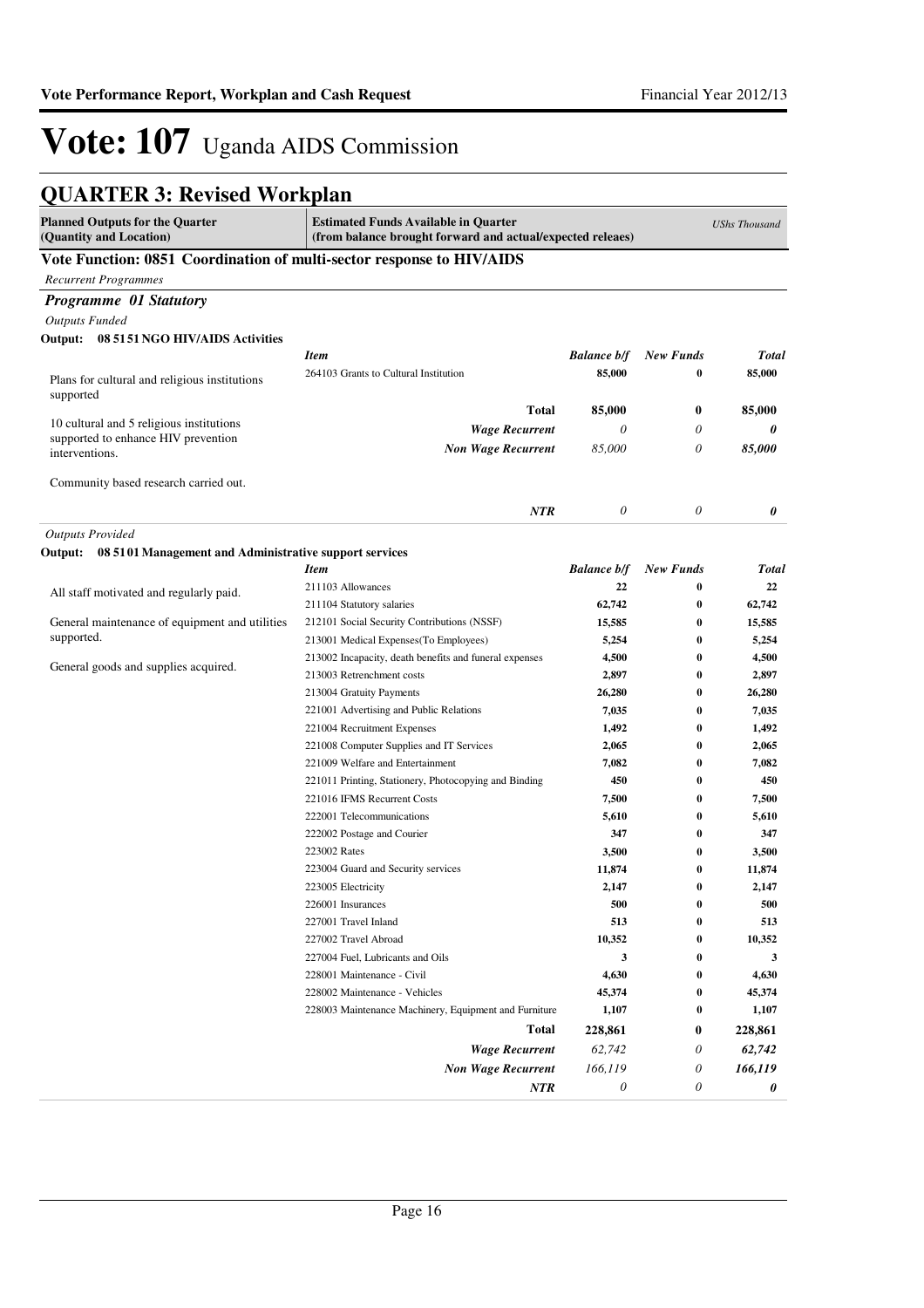# **QUARTER 3: Revised Workplan**

| <b>Planned Outputs for the Quarter</b><br>(Quantity and Location)                               | <b>Estimated Funds Available in Quarter</b><br>(from balance brought forward and actual/expected releaes) |                    |                  | <b>UShs Thousand</b> |
|-------------------------------------------------------------------------------------------------|-----------------------------------------------------------------------------------------------------------|--------------------|------------------|----------------------|
| Vote Function: 0851 Coordination of multi-sector response to HIV/AIDS                           |                                                                                                           |                    |                  |                      |
| <b>Recurrent Programmes</b>                                                                     |                                                                                                           |                    |                  |                      |
| Programme 01 Statutory                                                                          |                                                                                                           |                    |                  |                      |
| 08 5102 Advocacy, Strategic Information and Knowlegde management<br>Output:                     |                                                                                                           |                    |                  |                      |
|                                                                                                 | <b>Item</b>                                                                                               | <b>Balance b/f</b> | <b>New Funds</b> | <b>Total</b>         |
| Dialogue meeting held for cultural institutions                                                 | 221002 Workshops and Seminars                                                                             | 627                | 0                | 627                  |
| to enhance HIV prevention.                                                                      | 221003 Staff Training                                                                                     | 31,960             | $\bf{0}$         | 31,960               |
|                                                                                                 | 221007 Books, Periodicals and Newspapers                                                                  | 7,865              | 0                | 7,865                |
| Annual media manager's dialogue organised.                                                      | 221011 Printing, Stationery, Photocopying and Binding                                                     | 6,435              | 0                | 6,435                |
| HIV advocacy materials                                                                          | 227001 Travel Inland                                                                                      | 421                | $\bf{0}$         | 421                  |
| prepared and disseminated.                                                                      | <b>Total</b>                                                                                              | 43,524             | $\bf{0}$         | 43,524               |
|                                                                                                 | <b>Wage Recurrent</b>                                                                                     | $\theta$           | 0                | 0                    |
| HIV Prevention messages developed and<br>disseminated through electronic & print mass<br>media. | <b>Non Wage Recurrent</b>                                                                                 | 43,524             | $\theta$         | 43,524               |
| Integration of HIV in conflict and post conflict.<br>areas' programmes (PRDP, NAADS, etc).      |                                                                                                           |                    |                  |                      |
| Quarterly National Prevention Committee<br>meetings held.                                       |                                                                                                           |                    |                  |                      |
| IEC/BCC Committee meetings held.                                                                |                                                                                                           |                    |                  |                      |
|                                                                                                 | <b>NTR</b>                                                                                                | 0                  | 0                | 0                    |
| Output:<br>08 5104 Major policies, guidelines, strategic plans                                  |                                                                                                           |                    |                  |                      |
|                                                                                                 | <b>Item</b>                                                                                               | <b>Balance b/f</b> | <b>New Funds</b> | <b>Total</b>         |
| District guidelines on HIV and AIDS planning                                                    | 221002 Workshops and Seminars                                                                             | 11,226             | 0                | 11,226               |
| disseminated.                                                                                   | 225001 Consultancy Services- Short-term                                                                   | 6,500              | 0                | 6,500                |
|                                                                                                 | 227001 Travel Inland                                                                                      | 2,682              | $\bf{0}$         | 2,682                |
| Sectors supported in integration of HIV in                                                      | <b>Total</b>                                                                                              | 20,408             | $\bf{0}$         | 20,408               |
| Annual workplans.                                                                               | <b>Wage Recurrent</b>                                                                                     | $\theta$           | $\theta$         | 0                    |
| UAC Annual workplan and budget for FY<br>2013/14 prepared                                       | <b>Non Wage Recurrent</b>                                                                                 | 20,408             | 0                | 20,408               |
| UAC Ministerial Policy Statement and BFP for<br>FY 2013/14 prepared.                            |                                                                                                           |                    |                  |                      |
| LGs trained in mainstreaming of HIV.                                                            |                                                                                                           |                    |                  |                      |
| Self Coordinating entities assessed and trained<br>in Planning for HIV.                         | <b>NTR</b>                                                                                                | 0                  | 0                | 0                    |
| 08 5105 Monitoring and Evaluation<br>Output:                                                    |                                                                                                           |                    |                  |                      |
|                                                                                                 | <b>Item</b>                                                                                               | <b>Balance b/f</b> | <b>New Funds</b> | <b>Total</b>         |
|                                                                                                 | 221002 Workshops and Seminars                                                                             | 4,639              | $\bf{0}$         | 4,639                |
| MDAS and LGs trained in M&E.                                                                    | 227001 Travel Inland                                                                                      | 264                | $\bf{0}$         | 264                  |
|                                                                                                 | <b>Total</b>                                                                                              | 4,903              | $\bf{0}$         | 4,903                |
| PC, Board and its Committees convened.                                                          | <b>Wage Recurrent</b>                                                                                     | 0                  | 0                | 0                    |
| Sectors and LGs monitored and technical<br>support provided.                                    | <b>Non Wage Recurrent</b>                                                                                 | 4,903              | 0                | 4,903                |
| Quarterly performance reports prepared.                                                         |                                                                                                           |                    |                  |                      |
| Quarterly review meetings conducted.                                                            |                                                                                                           |                    |                  |                      |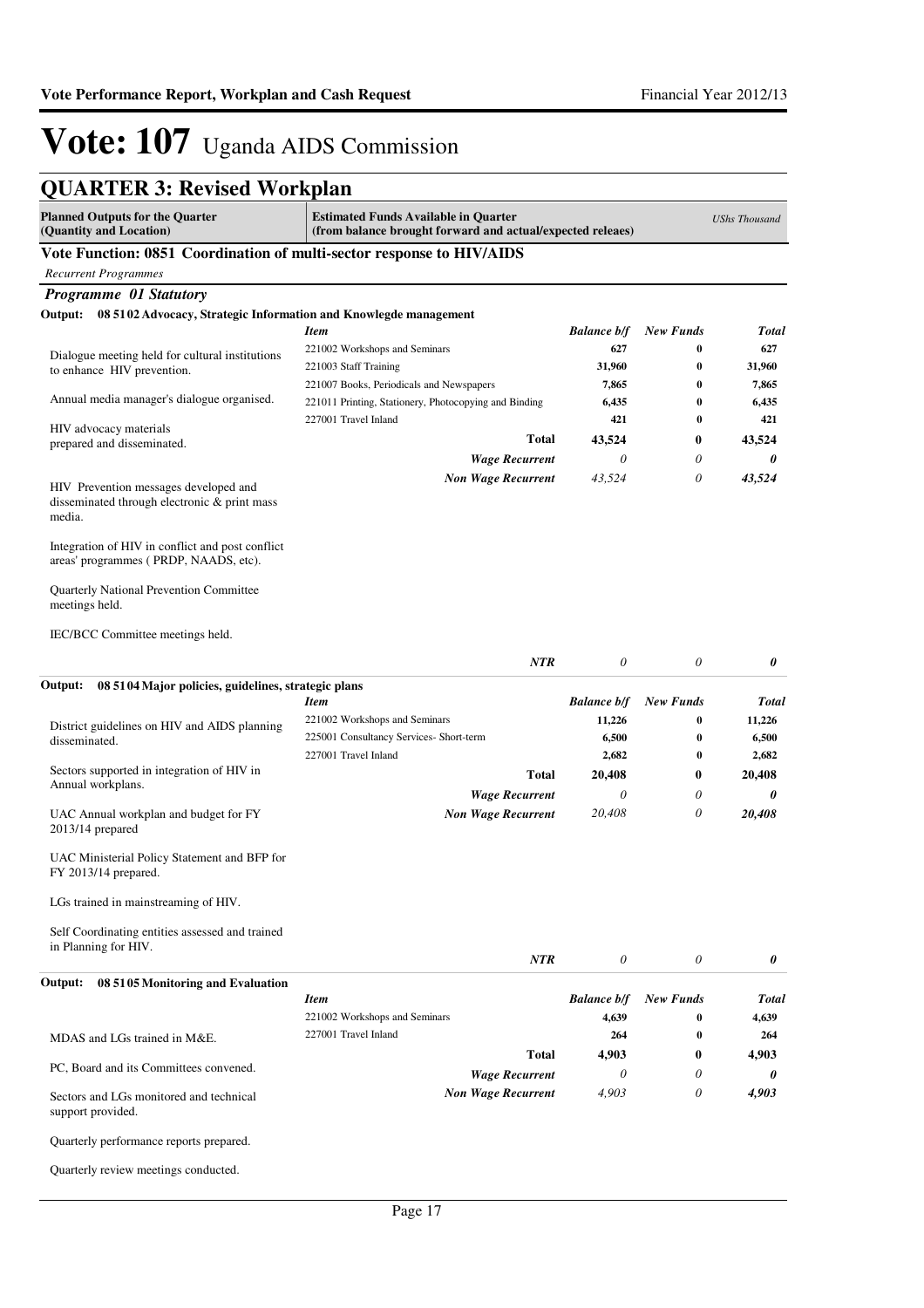| <b>QUARTER 3: Revised Workplan</b>                                                                                                                                             |                                               |                              |                       |                        |
|--------------------------------------------------------------------------------------------------------------------------------------------------------------------------------|-----------------------------------------------|------------------------------|-----------------------|------------------------|
| <b>Planned Outputs for the Quarter</b><br><b>Estimated Funds Available in Quarter</b><br>(Quantity and Location)<br>(from balance brought forward and actual/expected releaes) |                                               |                              |                       | <b>UShs Thousand</b>   |
| Vote Function: 0851 Coordination of multi-sector response to HIV/AIDS                                                                                                          |                                               |                              |                       |                        |
| <b>Recurrent Programmes</b>                                                                                                                                                    |                                               |                              |                       |                        |
| Programme 01 Statutory                                                                                                                                                         |                                               |                              |                       |                        |
| Quarterly review meetings for SCEs held.                                                                                                                                       |                                               |                              |                       |                        |
| Print and dissemination of NASA Report                                                                                                                                         | <b>NTR</b>                                    | $\theta$                     | $\theta$              | 0                      |
| <b>Development Projects</b>                                                                                                                                                    |                                               |                              |                       |                        |
| Project 0359 UAC Secretariat                                                                                                                                                   |                                               |                              |                       |                        |
| <b>Capital Purchases</b>                                                                                                                                                       |                                               |                              |                       |                        |
| Output: 08 5172 Government Buildings and Administrative Infrastructure                                                                                                         |                                               |                              |                       |                        |
| Contruction of Generator House for UAC<br>offices                                                                                                                              |                                               |                              |                       |                        |
|                                                                                                                                                                                | Total                                         | $\bf{0}$                     | $\bf{0}$              | $\bf{0}$               |
| Install air conditioning in the lower Boardroom.                                                                                                                               | <b>GoU</b> Development                        | 0                            | 0                     | 0                      |
|                                                                                                                                                                                | <b>Donor Development</b>                      | $\theta$                     | $\theta$              | 0                      |
|                                                                                                                                                                                | <b>NTR</b>                                    | $\theta$                     | $\theta$              | 0                      |
| 08 5176 Purchase of Office and ICT Equipment, including Software<br>Output:                                                                                                    |                                               |                              | <b>New Funds</b>      |                        |
|                                                                                                                                                                                | <b>Item</b><br>231005 Machinery and Equipment | <b>Balance b/f</b><br>29,372 | $\bf{0}$              | <b>Total</b><br>29,372 |
| Procure Exchange server.                                                                                                                                                       |                                               |                              |                       |                        |
| 6 computers a procured.                                                                                                                                                        | Total                                         | 29,372                       | $\bf{0}$              | 29,372                 |
|                                                                                                                                                                                | <b>GoU</b> Development                        | 29.372                       | $\theta$              | 29,372                 |
| Centralised UPS procured.                                                                                                                                                      | <b>Donor Development</b>                      | $\theta$                     | 0                     | 0                      |
| Licence for Computer sofware products<br>procured and installed.                                                                                                               |                                               |                              |                       |                        |
| Photocopying machine procured                                                                                                                                                  |                                               |                              |                       |                        |
|                                                                                                                                                                                | <b>NTR</b>                                    | $\theta$                     | $\theta$              | 0                      |
|                                                                                                                                                                                | <b>GRAND TOTAL</b>                            | 412,067                      | $\bf{0}$              | 412,067                |
|                                                                                                                                                                                | <b>Wage Recurrent</b>                         | 62,742                       | $\theta$              | 62,742                 |
|                                                                                                                                                                                | <b>Non Wage Recurrent</b>                     | 319,953                      | $\theta$              | 319,953                |
|                                                                                                                                                                                | <b>GoU</b> Development                        | 29,372                       | $\boldsymbol{\theta}$ | 29,372                 |
|                                                                                                                                                                                | <b>Donor Development</b>                      | $\theta$                     | $\theta$              | $\theta$               |
|                                                                                                                                                                                | <b>NTR</b>                                    | 0                            | $\theta$              | 0                      |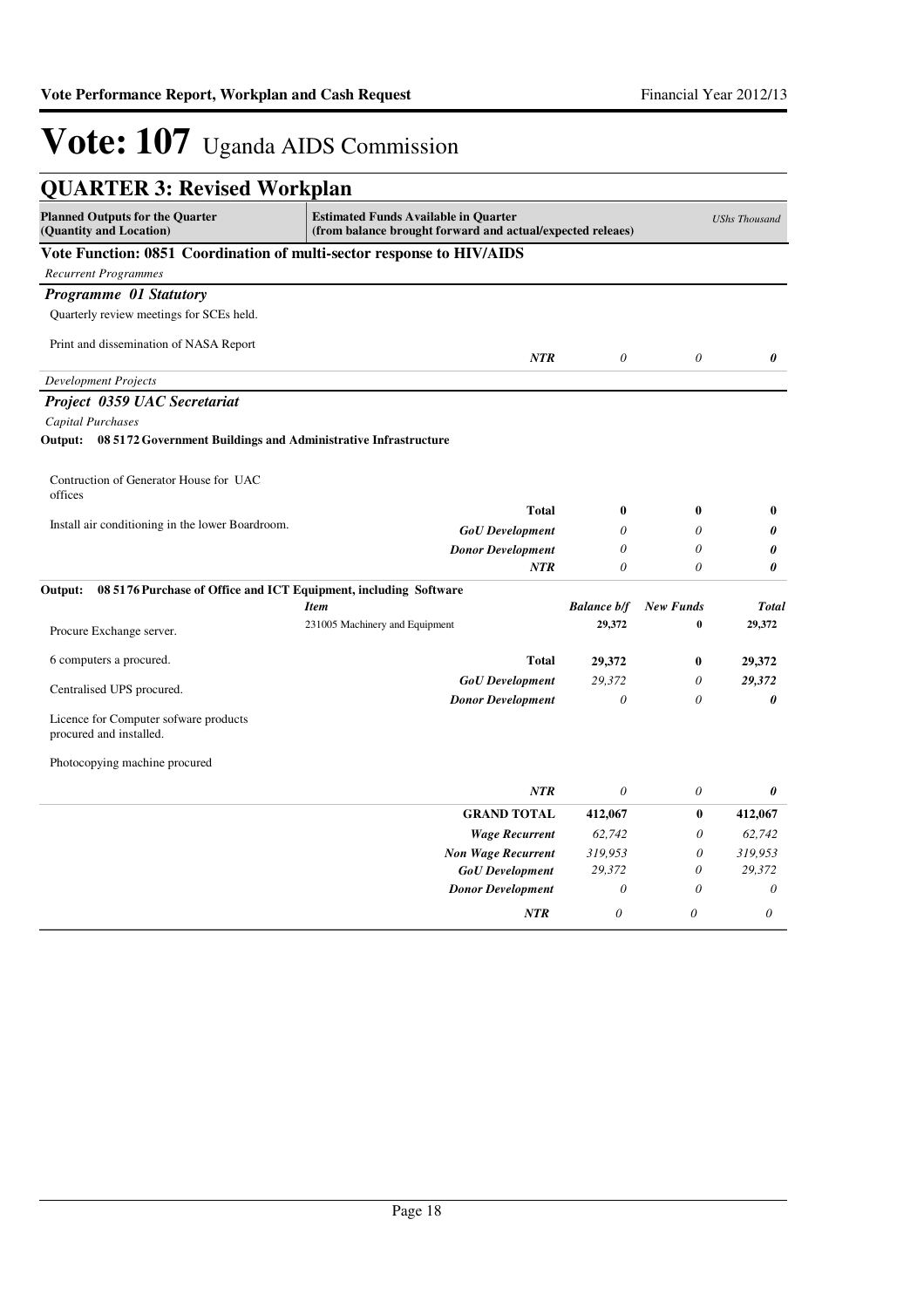## **QUARTER 4: Revised Cashflow Plan**

**Non-Wage Recurrent**

|                                                              | <b>Annual budget</b> Release to |                              | % Budget<br><b>Released</b>                                                             |              | <b>Q4 Cash Requirement</b> |  |
|--------------------------------------------------------------|---------------------------------|------------------------------|-----------------------------------------------------------------------------------------|--------------|----------------------------|--|
|                                                              |                                 | end of O3                    |                                                                                         | <b>Total</b> | % Budget                   |  |
| PAF                                                          | $\mathbf{0}$                    | $\Omega$                     | $0.0\%$                                                                                 | $\Omega$     | $0.0\%$                    |  |
| Statutory                                                    | 4.018566                        | 0.860483                     | 21.4%                                                                                   | 0.93         | 23.1%                      |  |
| Other                                                        | 0                               | 0.033007                     | $0.0\%$                                                                                 | $\Omega$     | $0.0\%$                    |  |
| <b>Total</b>                                                 | 4.018566                        | 0.89349                      | 22.2%                                                                                   | 0.93         | 23.1%                      |  |
| Reasons for cash requirement greater than 1/4 of the budget: |                                 |                              | The Q4 Non Wage Cash<br>requirement is as per UAC Cash<br>flow paln for the FY 2012/13. |              |                            |  |
| <b>GoU</b> Development                                       |                                 |                              |                                                                                         |              |                            |  |
|                                                              | <b>Annual budget</b> Release to | % Budget                     |                                                                                         |              | <b>Q4 Cash Requirement</b> |  |
|                                                              |                                 | <b>Released</b><br>end of O3 |                                                                                         | <b>Total</b> | % Budget                   |  |
| PAF                                                          | $\theta$                        | $\Omega$                     | $0.0\%$                                                                                 | $\Omega$     | $0.0\%$                    |  |
| Other                                                        | 0.1278                          | 0.03195                      | 25.0%                                                                                   | 0.09         | 70.4%                      |  |
| <b>Total</b>                                                 | 0.1278                          | 0.03195                      | $25.0\%$                                                                                | 0.09         | 70.4%                      |  |
| Reasons for cash requirement greater than 1/4 of the budget: |                                 | FY 2012/13.                  | The Cash requirement for Q4 is<br>as per UAC Cash flow Plan for                         |              |                            |  |
| <b>Grand Total</b>                                           |                                 |                              |                                                                                         |              |                            |  |
|                                                              | <b>Annual budget</b> Release to |                              | % Budget                                                                                |              | <b>Q4 Cash Requirement</b> |  |
| end of O3                                                    | <b>Released</b>                 | <b>Total</b>                 | % Budget                                                                                |              |                            |  |
| <b>Grand Total</b>                                           | 4.146366                        | 0.92544                      | 22.3%                                                                                   | 1.02         | 24.6%                      |  |